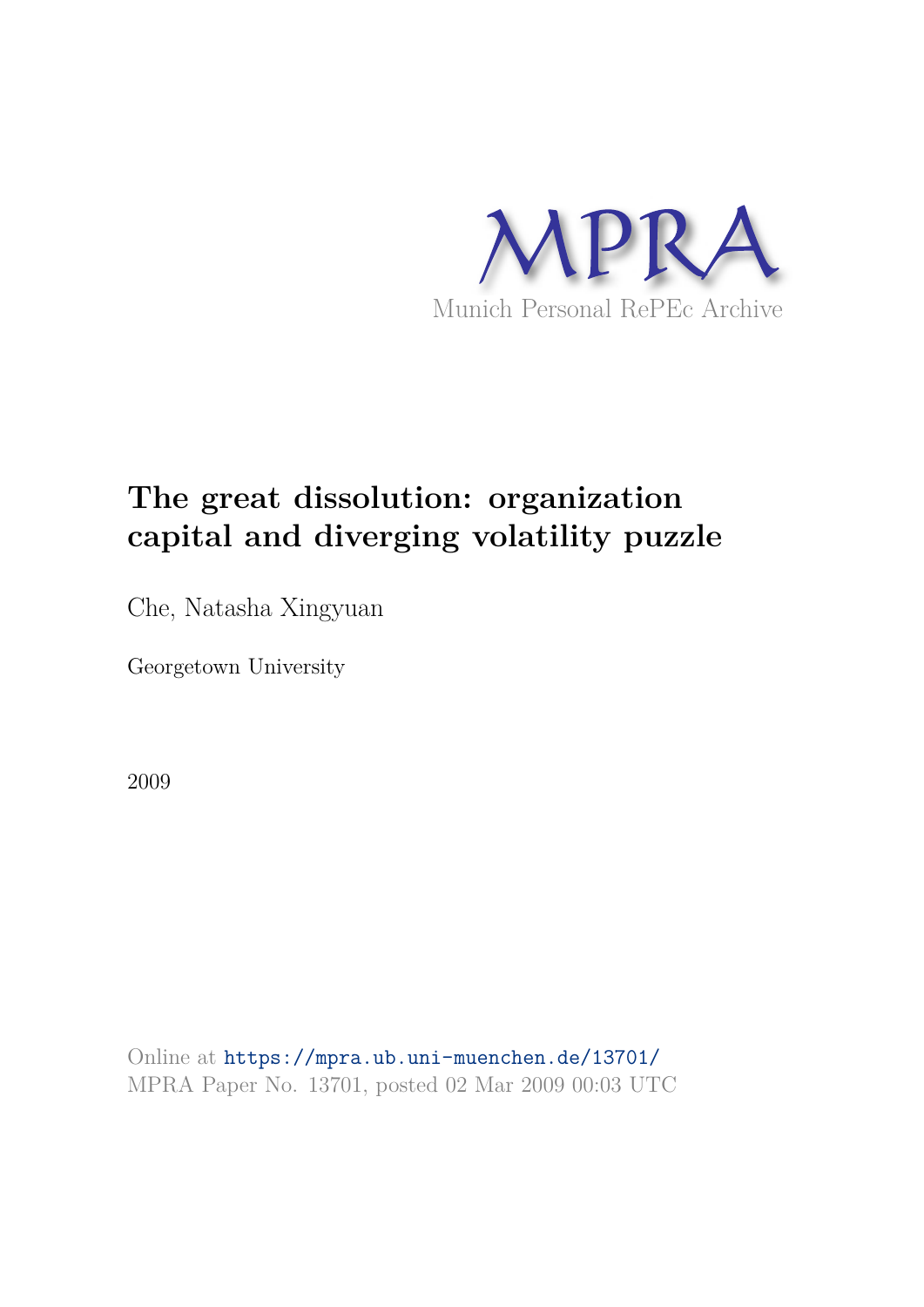## The Great Dissolution: Organization Capital and Diverging Volatility Puzzle

Natasha Xingyuan Che Georgetown University

February 2009

#### Abstract

The aggregate output volatility of US economy has declined significantly since the early 1980s, while publicly-traded firms' sales and employment have become more volatile during the same period. The latter fact contradicts many explanations of the "Great Moderation" that imply a direct transfer between macro and firm-level volatilities. In this paper, I argue that firms' organization capital investment is a key factor causing the macro and micro level volatility divergence. Firm-specific intangible capital accumulation is an important source of idiosyncratic risks, but it also makes a firm less susceptible to general market risks. When organization capital becomes increasingly important in the production process, the impact of firm-specific risk factor rises, while that of general risk factor declines. The former raises firmlevel volatility; the latter reduces aggregate volatility, mainly through weakening the positive co-movements among firms. In this sense, the decline in macro volatility during the past two decades is rather a story of the "Great Dissolution".

My empirical analysis found that, consistent with the paper's hypotheses, firm-level volatility increases with organizational investment, but general factors' impact on firm performance and a firm's correlation with others decrease with organizational investment. Simulations of the general equilibrium model featuring organization capital investment are capable of replicating the volatility trends at both aggregate and firm level for the past two decades.

Keywords: Organization Capital; Intangible Capital; Great Moderation; Business Cycle; Firm Volatility; Investment.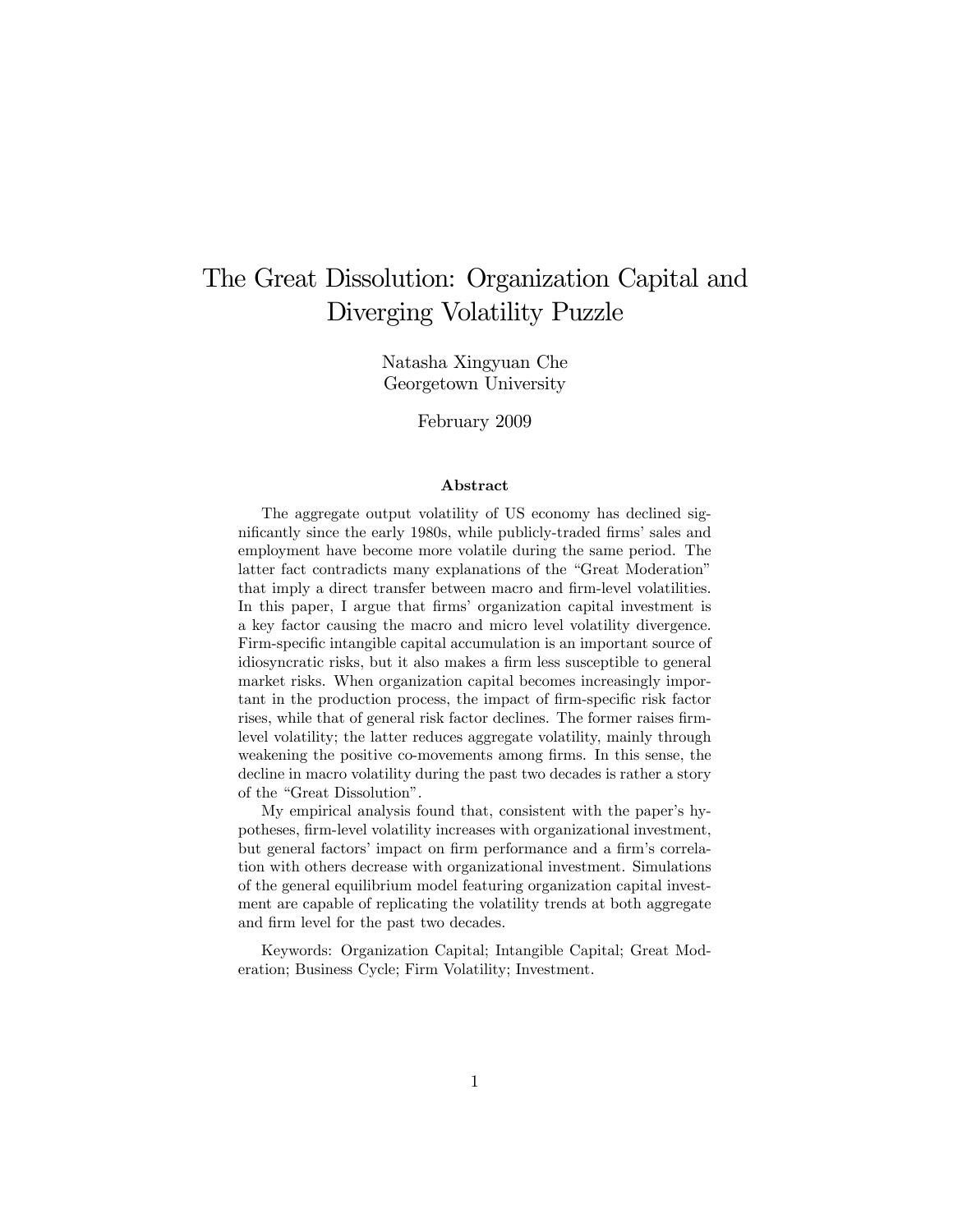## 1 Introduction

The aggregate volatility of economic activities in major developed economies has drastically declined over the past two decades. The phenomenon, dubbed as the "Great Moderation", is well-documented (McConnell & Perez-Quiros  $(2000)$ , Blanchard & Simon  $(2001)$ , Stock & Watson  $(2002)$ , and has drawn considerable attention from macroeconomists and policy makers. Previous studies offer various explanations to the decline in aggregate fluctuation. The most straightforward answer is probably the "good luck" theory; i.e., smaller volatility is caused by smaller exogenous shocks (Stock & Watson, 2002). Other common suspects include improved monetary policy (Clarida et al., 2000), financial innovation and globalization, (Dynan et al., 2006), and better supply-chain management and inventory control (Kahn et al., 2002).

However, recent empirical studies indicate, contrary to the aggregate trend, sales and employment at the Örm level has become more volatile. Comin & Mulani (2006), Comin & Philippon (2005) showed that the volatilities of sales and employment growth for publicly-traded US firms have been increasing in the past 50 years, and the pattern is fairly robust when sample composition change and other exogenous factors are taken into account.<sup>1</sup> Similar upward trend hold for turnover rate of industry leaders and firms' credit default risk. Related studies in Önance literature (Pastor & Versonesi (2002), Wei & Zhang (2006), Campbell et al (2001)) have demonstrated strong upward trend in firm stock returns. Outside of US, Thesmar & Thoenig (2004) reported rising sales volatility for French firms. Buch, Dopke & Stahn (2008) showed increasing idiosyncratic Örm volatility in Germany.

Figure 1 displayed both aggregate and firm level sales volatilities over the past 5 decades, represented by the rolling standard deviation of growth rate in 9-year windows.<sup>2</sup> In most business cycle models with only aggregate uncertainties, there is basically no differentiation between macro and micro level volatility. Why this is not what we see in real data is an interesting

<sup>&</sup>lt;sup>1</sup>Davis et al. (2006) showed that rising firm volatility is only present in publicly-traded firms, and hypothesized that it might be due to more risky young firms going public in recent years. But Comin (2008) demonstrated that the upward trend in firm volatility is robust after controlling for age and cohort effects. Thus the phenomenon is not a simple matter of sample selection.

<sup>&</sup>lt;sup>2</sup>The formula to calculate the rolling standard deviation of variablei's growth rate is:

 $\sigma_{i,t} = \sqrt{\sum_{\tau = t-4}^{t+4}}$  $(g_{i,t} - \overline{g_t})^2$ , where  $\overline{g_t}$  is the average growth rate between t-4 and t+4. Firm-

level volatility at time t is the average standard deviation across all firms: $1/n \sum_{i=1}^{n} \sigma_{i,t}$ .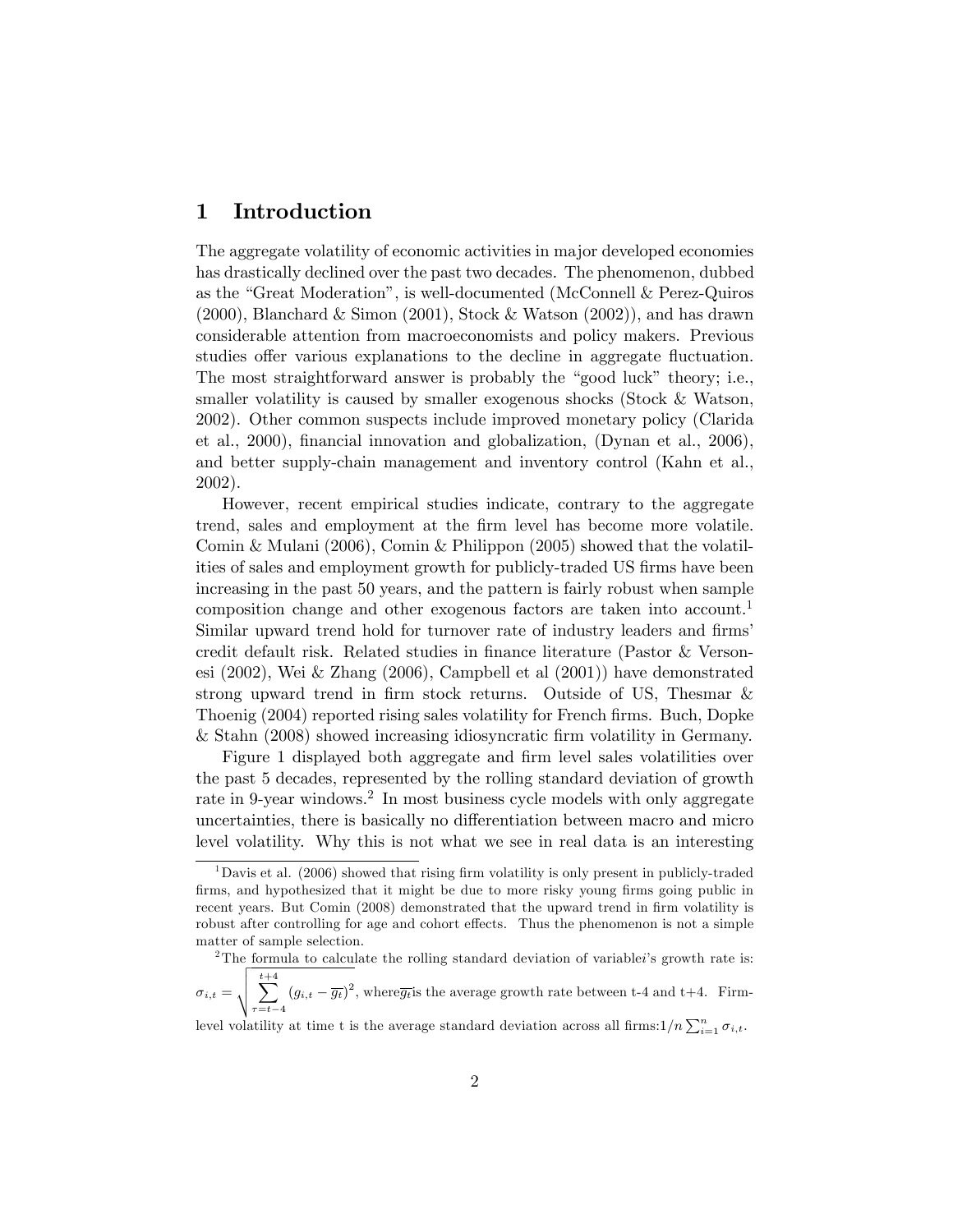question. As an extreme example, consider the case when all firms in the economy are identical. Then macro and firm-level volatilities would be exactly the same. Even when this unrealistic assumption is abandoned, the reason why the two volatilities are heading opposite directions is still not obvious. To study this volatility divergence is the major focus of the paper. The phenomenon poses challenges to many existing explanations of declining aggregate volatility which assume, directly or implicitly, that the economic environment has become more "tranquil" since the great moderation.

Besides its intellectual appeal, the volatility divergence question is also an important one. From a welfare evaluation point of view, it is relevant to ask what the macro volatility decline actually means to individual agents. Does it imply decreased economic uncertainty for households and firms, as people often intuitively assume, or something else?<sup>3</sup> A study of the question can shed lights on such issues as the evolution of risk factors affecting individual firms, how different firms respond differently to macro-level shocks, and the relevance and limitation of aggregate data in representing business cycle dynamics. All these questions are of central concern to industrial/macro economists and policy makers. Moreover, any trend shifts in business cycle patterns are most likely related to certain fundamental changes in the economic system. Hence, an investigation into the origin of volatility divergence can also serve to deepen our understanding about ongoing structural transformations in the economy.

Though there can be various important causes at work behind the volatility divergence, this paper captures one specific cause—the rise of organization capital (OC) in the business sector. The main hypothesis is the following. As a production factor, organization capital, or firm-specific intangible capital, has become increasingly important over the past decades. Investment in OC involves subjective decision making, trial-and-errors, and unexpected successes and failures for a firm. In other words, it induces firm-specific risks that do not equally affect other firms. But at the same time, accumulation of organization capital protect the firm from general, market-wide risks. As a result of increasing investment in organization capital, firm-level volatility rises, while aggregate volatility declines, mainly due to lowered positive co-movement among Örms. In this sense, the observed volatility decrease at the aggregate level should rather be called the "Great" Dissolution".

<sup>3</sup>There is another intruguing phenomenon intimately related to the one investigated here: several studies, using household-level data, show that consumption and income volatilities of individual households have actually gone up in the Great Moderation period. See, for example, Dynan et al. (2006), Davis & kahn (2008).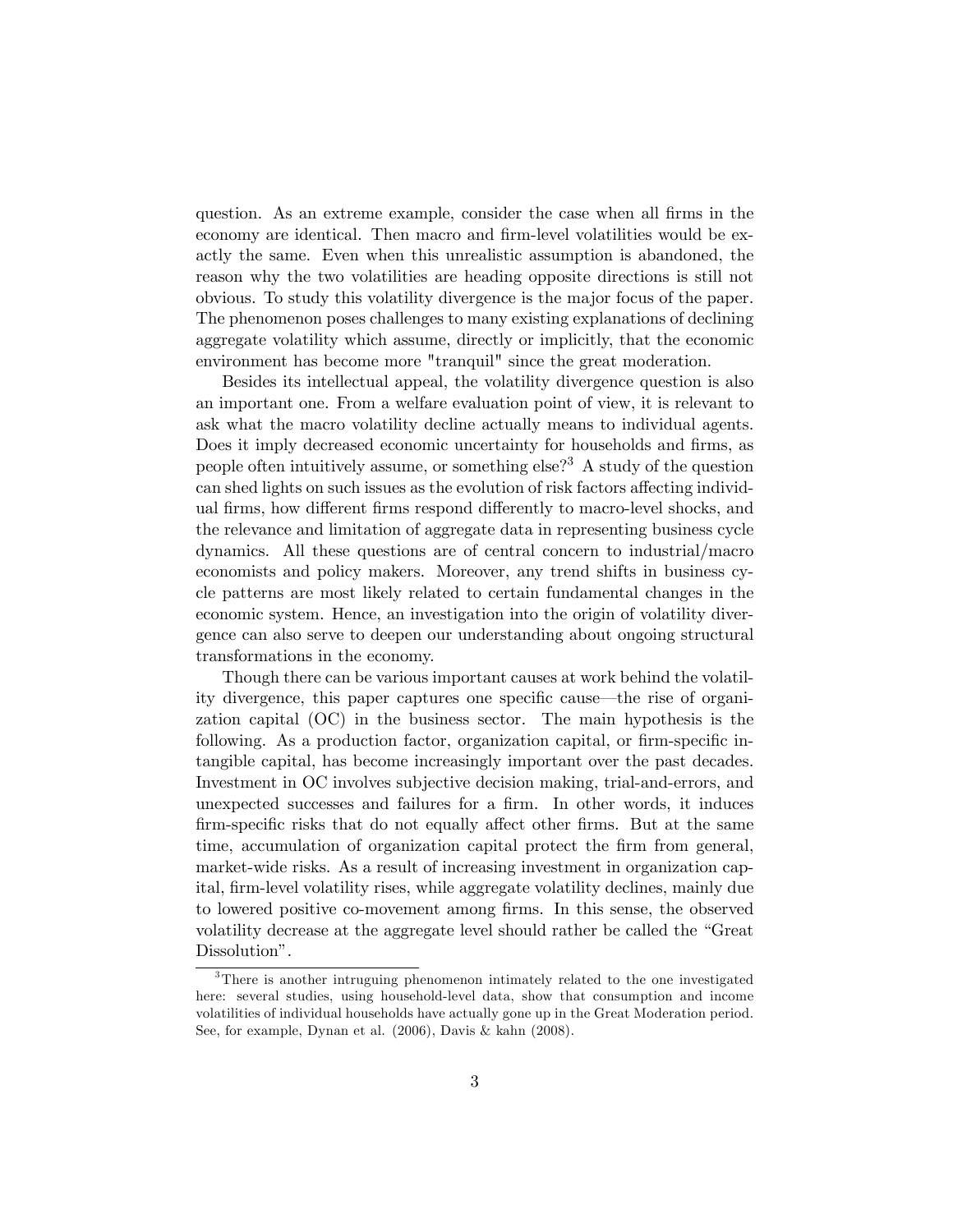

The paper is organized in the following way. Section 2 decomposes the aggregate and firm level volatilities, explains in detail the hypotheses that link the rise of OC and the trends of output volatilities, and reviews related literature. Section 3 specifies the empirical strategies to test the hypotheses and presents the results. Section 4 establishes the stochastic general equilibrium model involving OC investment. Section 5 simulates the model and compares the model characteristics with empirical data. Section 6 discusses the sensitivity of simulations. Section 7 adds adjustment cost to the basic model to improve the model's performance in imitating aggregate investment properties. Section 8 concludes.

## 2 Volatility Trends and the Role of Organization Capital

#### 2.1 Decomposing Volatilities

To see how macro and micro level fluctuations can be trending differently from each other, it's helpful to break volatilities down into different components. Suppose there are  $n$  firms in the economy. Write firm  $i$ 's growth rate  $g_{i,t}$ as a linear function of two kinds of shocks: macroeconomic shock  $m_t$  and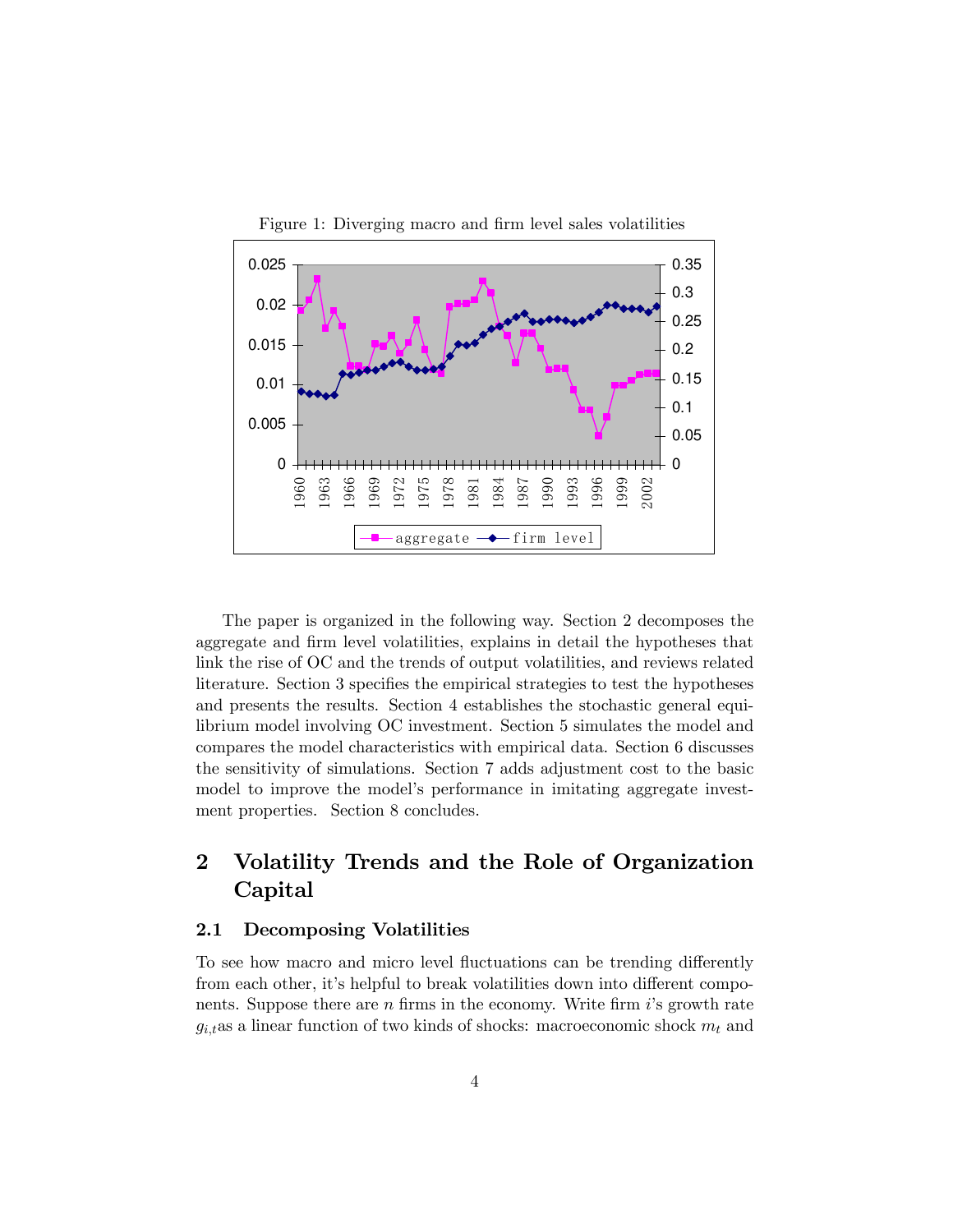firm-specific shock  $f_{i,t}$ , with  $\sigma_m^2$  and  $\sigma_f^2$ being respective variance of shocks:

$$
g_{i,t} = s_{i,t}^m m_t + s_{i,t}^f f_{i,t}; \quad i = 1, 2, ...n.
$$

Therefore, the variance of firm  $i$ 's growth rate is

$$
\left(s_{i,t}^m\right)^2 \sigma_m^2 + \left(s_{i,t}^f\right)^2 \sigma_f^2,
$$

and the average firm volatility takes the following form:

W eighted Average

$$
Firm Volatility = \sum_{i=1}^{n} w_i \left(s_{i,t}^m\right)^2 \sigma_m^2 + \sum_{i=1}^{n} w_i \left(s_{i,t}^f\right)^2 \sigma_f^2, \qquad (1)
$$

where  $\sum_{i=1}^{n} w_i = 1$ .

The aggregate growth rate of the economy  $g_t$  is the weighted average of all firms:  $g_t = \sum_{i=1}^n w_{i,t} g_{i,t}$ . Thus the aggregate volatility can be written as

$$
Aggregate Volatility = \sum_{i=1}^{n} (w_i)^2 (s_{i,t}^m)^2 \sigma_m^2 + \sum_{i=1}^{n} (w_i)^2 (s_{i,t}^f)^2 \sigma_f^2
$$

$$
+ \sum_{i=1}^{n} \sum_{j \neq i} w_i w_j s_{i,t}^m s_{j,t}^m \sigma_m^2.
$$
 (2)

Throughout the paper, I assume that the structure of exogenous shocks do not change; i.e.,  $\sigma_m^2$  and  $\sigma_f^2$  remain constant. It's easy to see that the only way to allow the values of  $(1)$  and  $(2)$  to shift in different directions is to change the relative importance of the two shocks,  $s_{i,t}^m$  and  $s_{i,t}^f$ . More specifically, if the impact of macro shock  $s_{i,t}^m$  decreases, while that of firmspecific, idiosyncratic shock  $s_{i,t}^f$  increases, it is possible to have firm-level volatility rising and aggregate volatility declining at the same time, while the variances of shocks remain unchanged. In this scenario, the decline in aggregate volatility would be mainly due to a decrease in the covariance term, which is normally much bigger than the two variance terms, given a large number of firms. In other words, the aggregate volatility decreases as a result of reduced positive co-movements among firms.

Therefore, to understand the volatility divergence, it is crucial to find out what factor(s) are affecting the change in relative impact of different shocks. My main hypothesis is: increasing investment in organization capital, or firm-specific intangible capital, is the source of elevated impact of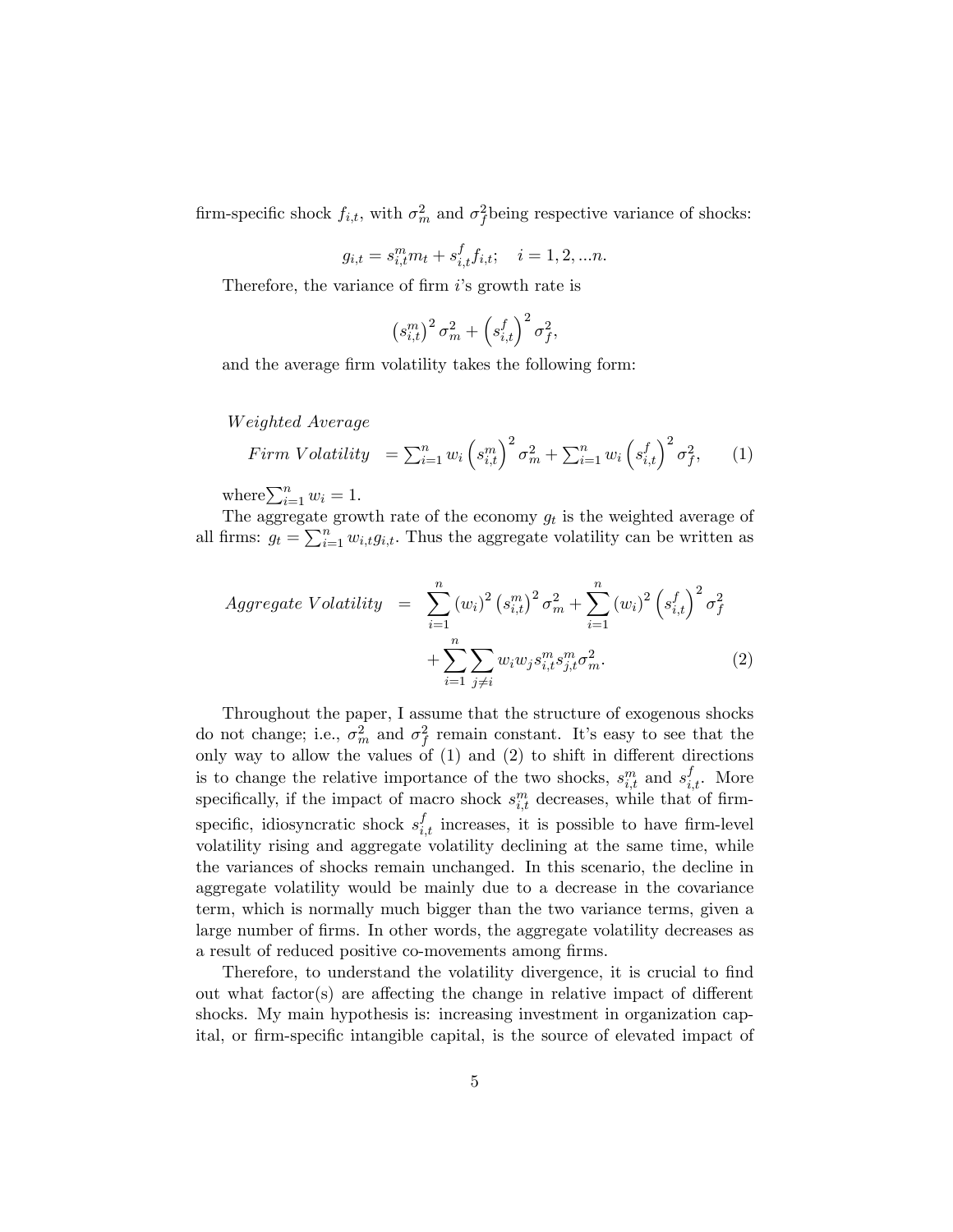firm-specific risks, which leads to an increase firm-level volatility; at the same time, organization capital decreases the influence of general risk factor, which results in reduced correlation among firms and decreasing aggregate volatility.

#### 2.1.1 Organization Capital in the Modern Economy

Prescott & Visscher  $(1980)$  defines organization capital as firm-specific information and knowledge. Jovanovic & Rousseau (2001) uses the phrase ìwhatever makes a group of people and assets more productive together than apart." Lev  $(2001)$  describes it as "the knowledge used to combine human skills and physical capital into systems for producing and delivering want-satisfying products". Though worded differently, there are a couple common elements in these definitions. First, organization capitals are firmspecific resources. Two, they are mostly intangible assets. Thus, I use organization capital and firm-specific intangible capital interchangeably in this paper. Examples of organization capital abound, such as a firm's brand equity, customer network, R&D resources, management expertise, business processes and other intangible production resources that live beyond one period.

Faced with ever increasing speed of technological change and intensified market competition, a modern firm can no longer rely on the physical assets it possesses for a unique competitive advantage. Indeed, a major difference between industrial-age production and the so-called knowledge economy is that the state-of-art intangible know-hows is no longer embodied in megasize machines, but carried by workers and organizations. Firms have to distinguish themselves from the peers by developing optimal allocation of decision rights, organization-specific human capital, efficient incentive mechanism, capacity to cope with disruptive technological changes, and extensive customer/supplier network. These "soft" assets have become crucial differentiating factors for modern businesses.<sup>4</sup>

Furthermore, the advancement of IT technology drastically changed the cost of information processing and communication, which often requires complementary investment in organizational structure and management processes. Bresnahan, Brynjolfsson & Hitt (2002) found that greater level of IT investment is associated with increasing organizational redesign. They also found that on average, every \$1 of corporate investment in IT is correlated with

<sup>&</sup>lt;sup>4</sup>There is abundant literature in management and business economics on the importance of different intangible asset classes. See, for example, Karl Erik (1997), Blair (2001), Teece, Pisano & Shuen (1997).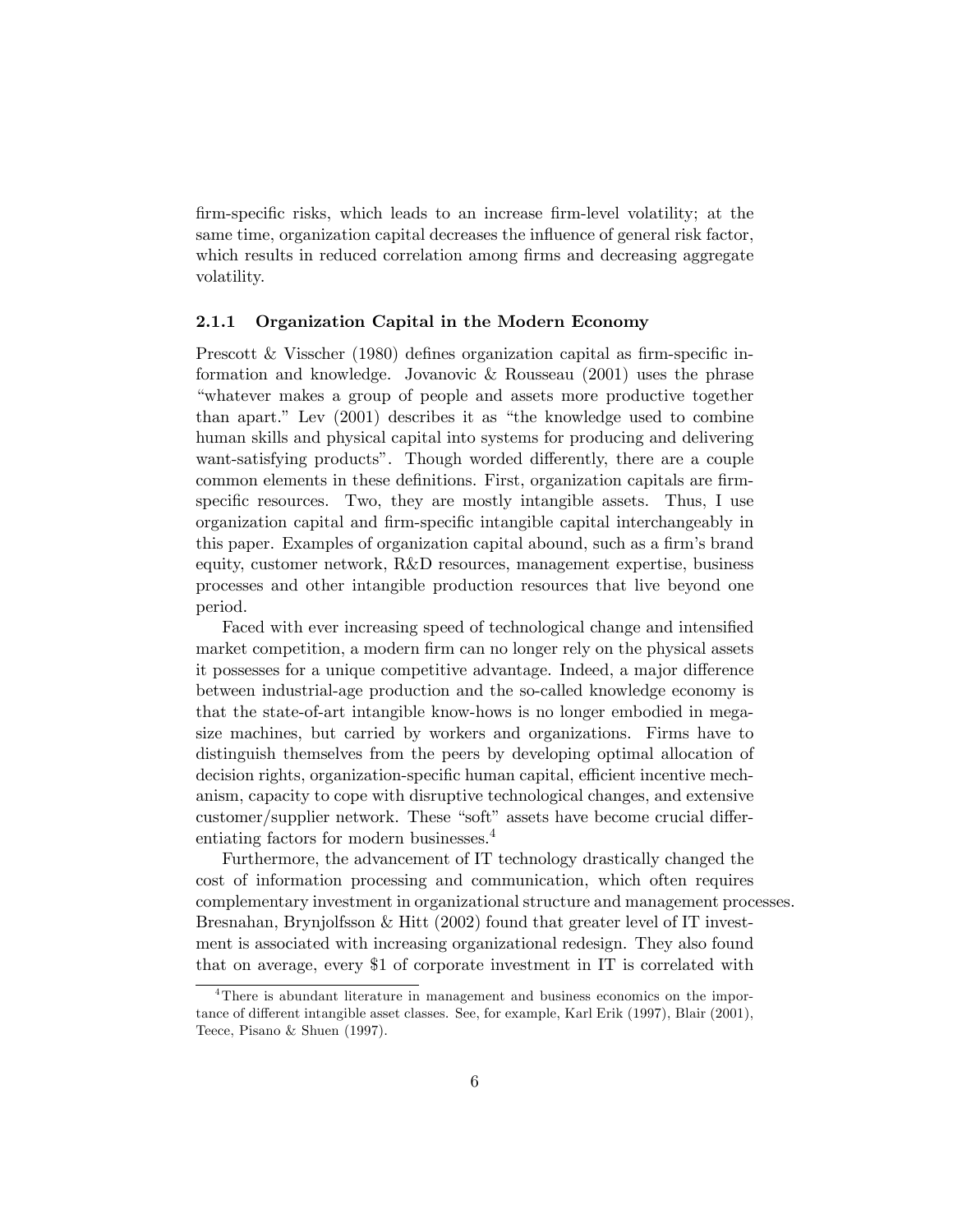\$10 increase in firm's market value, suggesting complementary organizational investment of about \$9, far exceeding the investment in technology itself. At the same time, thanks to the IT revolution and other technological innovations that boost efficiency in direct production processes, more working hours are allocated to building intangible capitals– creating new ideas, products, establishing new categories, managing different resources, etc., so as to "give the world something it didn't know it was missing".

Organization capital is highly firm-specific. The value of a brand, for example, may depend on patent rights to the underlining technology, and expenditures on advertising and other reputational investments. The value of these assets largely depends on the functioning of the organization behind them, thus making them very difficult to trade on an outside market. Changes in firm's organization capital are by no means riskless. It involves innovation, trial-and-error, and very likely, unexpected success and failure. Same amount of investment expenditure may bring about very different results. Studies have found different effects for various companies' advertising expenses in a same industry (Schmalensee, 1972). Empirical researches also suggest high failure rates of business process redesign (e.g., Sauer & Yetton, 1997), and IT related organizational change projects (Kemerer & Sosa, 1991), just like new investment in other technological innovations which involve a high level of uncertainty. Therefore, when the production process requires more organization capital, individual firms' volatilities are likely to rise.

At the same time, organization capital investment can change the risk profile that a firm is faced with. On one hand, the risk incurred in OC investment is largely firm-specific, or idiosyncratic, in nature. This is because, first, the high cost incurred in copying other firms organizational practice may prevent a quick spread of any new OC innovation across firms; second, even when firms can imitate a winner's practice, the complexity due to complementarity among different investments can make the outcome highly contingent (For example, Kmart may try to emulate Wal-mart; Compaq tries to learn from Dell; but these investments are not likely to achieve the same result as the originator's.). On the other hand, accumulation of organization capital can make a firm less susceptible to general market shocks. Traditionally, companies in the same industry competed with each other on price and quality, which makes Örmsí performances highly homogeneous, and largely dependent on general market conditions. But today, when reasonable quality and price have become only the entry tickets to the marketplace, unique and inimitable assets, resources, skills, and investments are becoming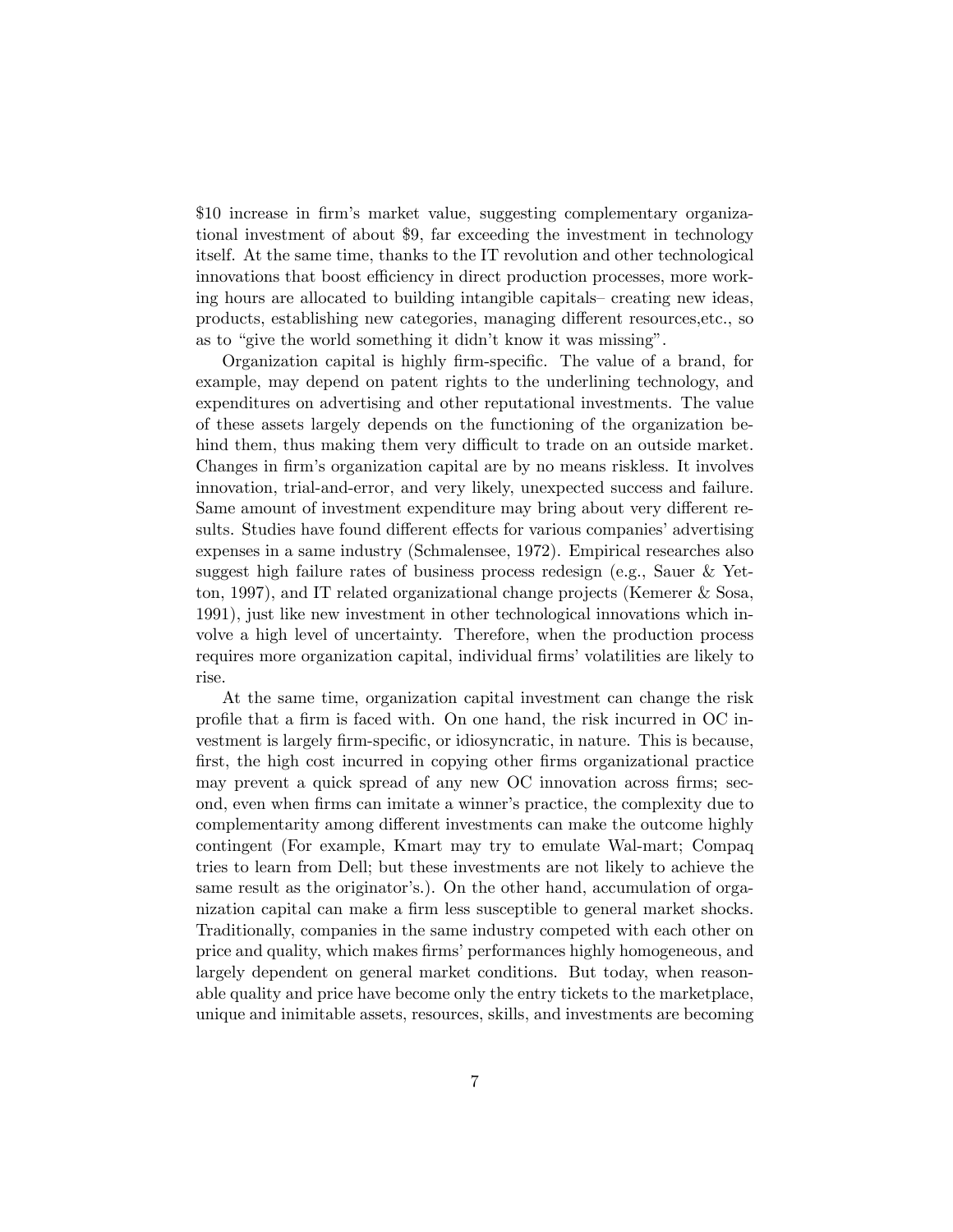the primary sources of a firm's competitive advantage.<sup>5</sup> Firms of high  $OC$ thus tend to be less prone to market fluctuations, and the demand of their products less affected by common risk factors.

There is abundant evidence suggesting that the business sector's intangible capital investments have been on the rise over the past few decades. Companiesí market value as a percentage of GDP has been increasing since the 1980s', while tangible assets relative to GDP declining during the same period. Many researchers argue that an important source for the increase in firms' market capitalization is accelerated accumulation of intangible assets (e.g., Hall, 2001). Nakumura (2001) inferred the amount of business intangible investment in US economy, using data on industrial expenditures, labor inputs and corporate operating margins. He concluded that by 2000, private firms invest at least \$1 trillion annually in intangible assets, and  $1/3$  of US corporate assets are in intangibles. Corrado, Hulten and Sichiel (2005, 2006) directly estimated and aggregated different components of business intangible capitals. They showed that business sector intangible capital accumulation has been growing fast in the past half century, especially since the 1980s. By the end of the 20th century, intangible capital investment had exceeded private firms' physical capital investment, amount to about 13% of business outputs. Atkeson & Kehoe (2005) emulated plant-life dynamics based on organization capital accumulation. They estimated that the payments to intangible capital owners are on average 110% of those to physical capital owners. Therefore, it is a reasonable conjecture that given the large amount of intangible investment in the business sector, if such investment has any impact on firms' risk characteristics, the impact should be considerable.

#### 2.2 Other Related Literature

Just like any insightful theoretical concepts, the idea of organization capital or business intangible capital provide unique perspectives into different economic issues. In fact, the literature related to intangible capital is rapidly expanding. Prescott & Visscher modeled the information accumulation and transfer process within a firm (a type of organization capital investment), and used it to explain stylized characteristics of firm growth rates and size distributions. Hall (2001) argued that US firms' intangible asset accumulation helps explain the persistent high valuation of common stocks compared

<sup>&</sup>lt;sup>5</sup>Researches in business strategies have emphasized the importance of various kinds of organization capital in shaping a Örmís market competence. See, for example, Barney (1986), Lippman& Pumelt (1982), Montgomery & Wernerfelt (1988).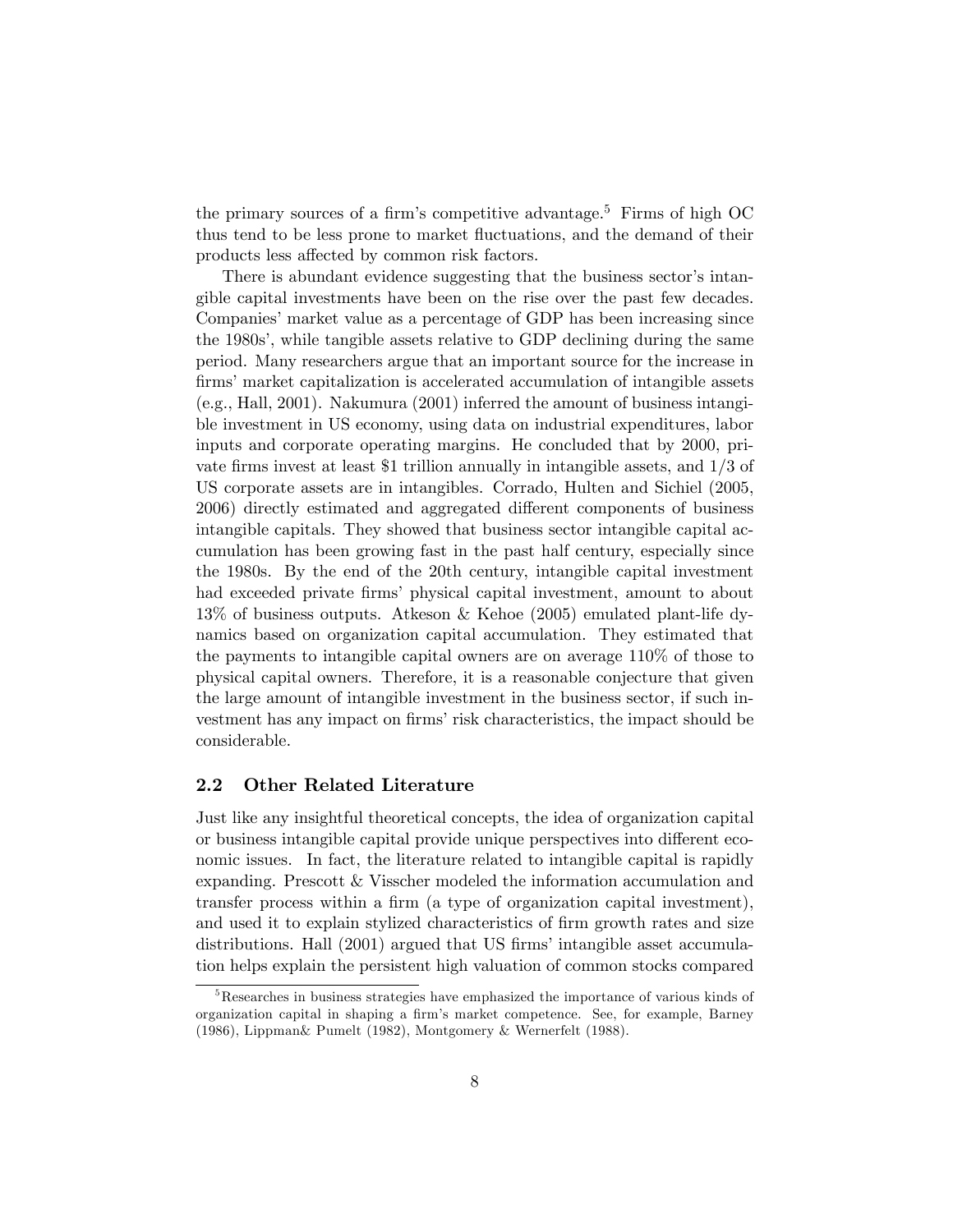to companies' book values. Atkeson & Kehoe (2005) linked the amount of organization capital a plant accumulated with the size of plant-specific rents. They simulated plant distribution dynamics driven by organization capital accumulation, and showed that the result Öt the real data well. Jovanovic & Rousseau (2001) hypothesized that the quality of organization capital differs across generations of firms, which explained the "cohort effects" in Örmsí stock market performance. Brynjolfsson, Hitt & Yang (2002) found that investment in organization capital complements investment in IT technology, and the combined investment has a significantly larger impact on firms' output and market valuation than isolated investments. McGrattan & Prescott (2007) introduced business intangible investment in a standard growth model and demonstrated that it helped explain US productivity and investment boom in the 1990s. Danthine & Jin  $(2007)$  modeled different stochastic processes in intangible capital accumulation and argued that it contributed to high volatility in equity returns.

Although the literature related to business intangible capital is fairly diverse, this paper, to my best knowledge, is the first to investigate the relationship between intangible capital accumulation and changes in the volatility characteristics of the economy. Some authors have approached the volatility divergence puzzle from other perspectives. Comin & Mulani (2006) constructed a quality-ladder model where aggregate and firm-level volatilities are driven by "general" and "applied" innovations respectively. They argued that when industry leaders' positions are less stable, resources will be shifted from general to applied technological progress, which increases firm volatility and suppresses aggregate fluctuation. An elegant model as it is, attributing decreases in macro volatility to less frequent general technology shocks is probably not the most convincing. Philippon (2003) contended that intensified market competition causes firm volatility to increase, but at the same time, it leads Örms to adjust prices faster, which in turn reduces the impact of aggregate demand shocks. The explanation didn't accommodate the fact that co-movements among firms decrease during the Great Moderation, and it is in fact an important element contributing to the aggregate volatility decline (Comin & Philippon, 2005). Thesmar & Thoenig (2004) linked volatility divergence to Önancial market innovations. In their paper, Önancial development, while stabilizing at the macro level, increases firms' willingness to take on more risks by improving risk sharing among firms. Firm-level volatility can rise due to the latter factor. While the theory is intuitively appealing, a financial-market centered explanation is not very likely the most crucial mechanism behind the phenomenon. In sum, the current literature on volatility divergence leaves large room for better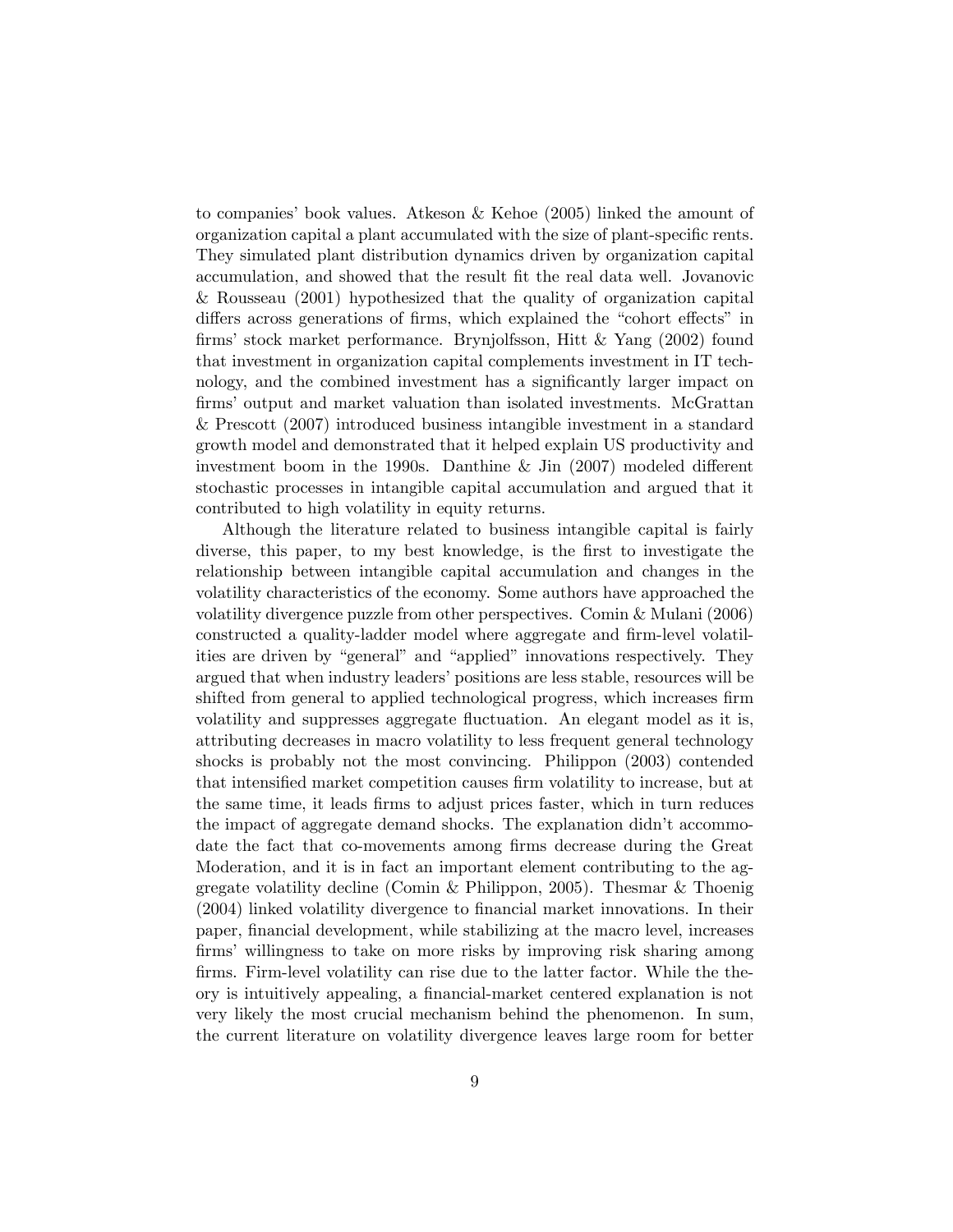theories and further empirical investigations. This paper presented a theory from the perspective of structural change in the production process, and made initiatory attempts to empirically test the theory.

## 3 Empirical Tests

#### 3.1 Hypotheses

The volatility decomposition in section 2 demonstrates the mechanism, from an accounting standpoint, that can generate volatility divergence at macro and firm level. To reiterate, when the impact of firm-specific shocks increases and that of general shocks decreases, Örm-level volatility can rise while aggregate volatility is declining due to reduced positive co-movements among firms. I argued in the previous section that the accumulation of organization capital is a fundamental reason that causes the "power shift" in different risk factors.

The goal of the empirical exercises is essentially to examine how organizational investment relates to the impacts of different risk factors. I broke the task down to three hypotheses and designed regressions to test them separately.

#### • Hypothesis1: firm volatility increases with the level of organizational investment.

If the conjecture is true that investment in organization capital involves large firm-specific risk, we shall observe  $s_i^f$  $i$  increases with organizational investment. In other words, more volatile firms should be associated with higher OC investment intensities.

#### $\bullet$  Hypothesis 2: the more a firm invests in organization capital, the less its performance is affected by general risk factor.

Firms with high OC possess unique competitive advantage, and thus are less susceptible to fluctuations in general market conditions. If this is true, OC investment should help lower  $s_i^m$ . And we shall observe a negative correlation between market influence on a firm and its OC investment level.

#### Hypothesis 3: organization capital investment decreases the co-movement among firms.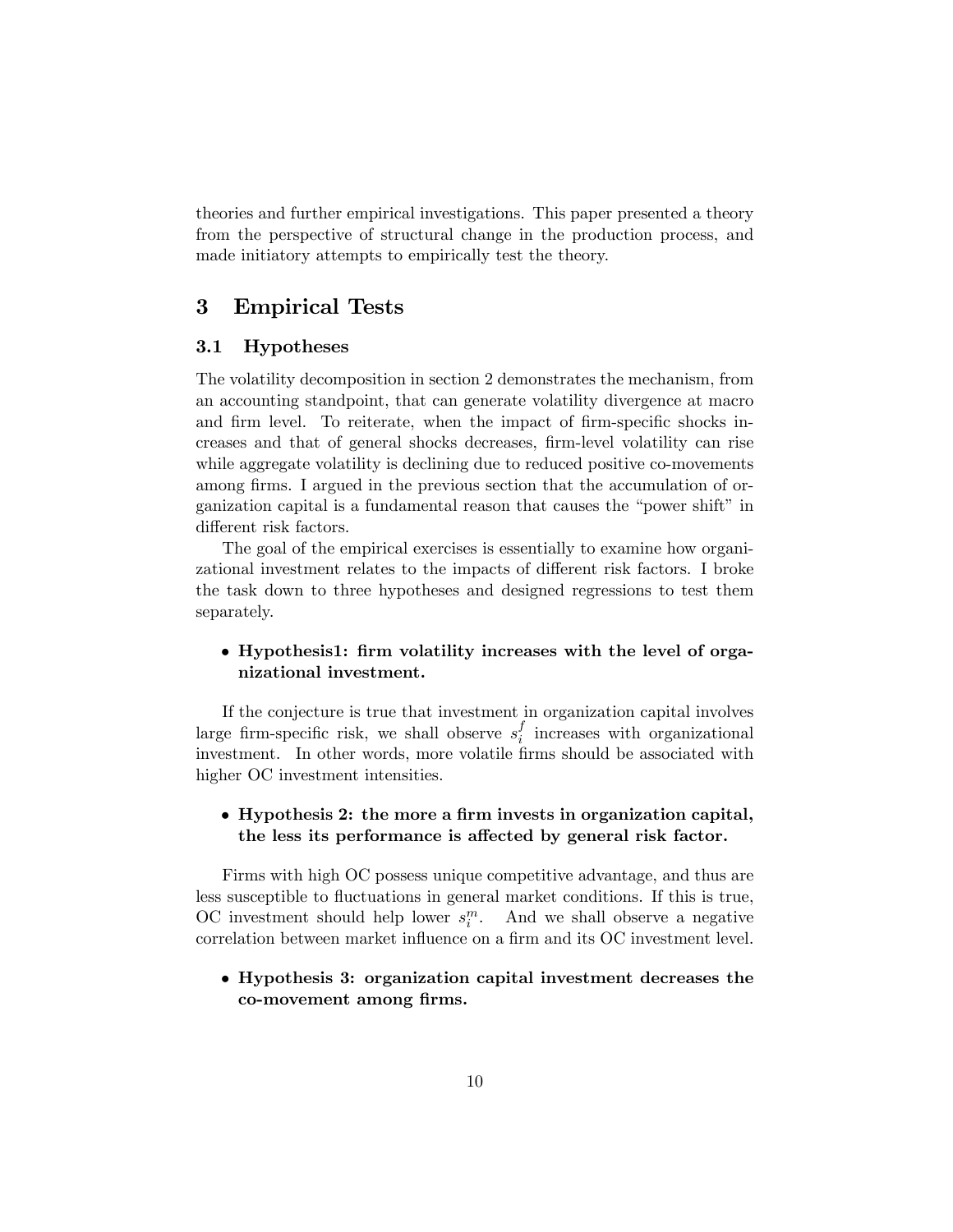In decomposing aggregate volatility, I showed that the bulk of decline in aggregate fluctuation is caused by reduced covariance term. If organizational investment does make Örms more heterogeneous and thus reduces aggregate volatility, we should observe that a firm's correlation with other firms decreases with more investment in organization capital. This test thus complements the second hypothesis.

#### 3.2 Data Description

To test the above conjectures, we first need a measure of firm-level organizational investment. Estimating the amount of organization capital at firm level is by no means a straight forward task. Historically, intangible capital generated within an organization is not counted as assets on the balance sheet for various reasons. One of the reasons is that for any data to be reported in the financial statement, the information represented must be objective and reliable. But unlike physical assets, intangible asset reporting is more likely to be faced with such problems as uncertain investment returns, asymmetric information, lack of market price, and subjective probability calculation. Therefore, most organization capital investments are traditionally categorized as operating expenditures. The effect of expensing organizational investment is fairly obvious if we compare the cost composition of intangible-intensive companies in emerging industries with that of more traditional manufacturing companies. Table 1 compares the cost structures of three well-known companies.

|                    | Sales | <b>COGS</b> | As $%$   | R & D | As $%$   | $SG\&A$ | As $%$   |
|--------------------|-------|-------------|----------|-------|----------|---------|----------|
|                    |       |             | of Sales |       | of Sales |         | of Sales |
| Pfizer $(2001)$    | 32259 | 5034        | 15.6     | 4847  | 15.0     | 11299   | 35.0     |
| Microsoft $(2002)$ | 28365 | 5191        | 18.3     | 4307  | 15.2     | 6957    | 24.5     |
| Boeing $(2001)$    | 58198 | 48778       | 83.8     | 1936  | $3.3\,$  | 2389    | 4.1      |

Table 1: Cost Structure of Three Companies

For intangible-intensive firms like Pfizer and Microsoft, the cost directly related to goods/services production (cost of goods sold) is relatively small, compared to sales, general  $\&$  administrative cost (SG $\&$ A), which includes various intangible investment items, such as costs of marketing, advertising, research & development, and software, as well as management fees and incentive packages.

In the following regressions, I use SG&A expenditure as an approximation for Örm-speciÖc intangible investment. Similar treatment has appeared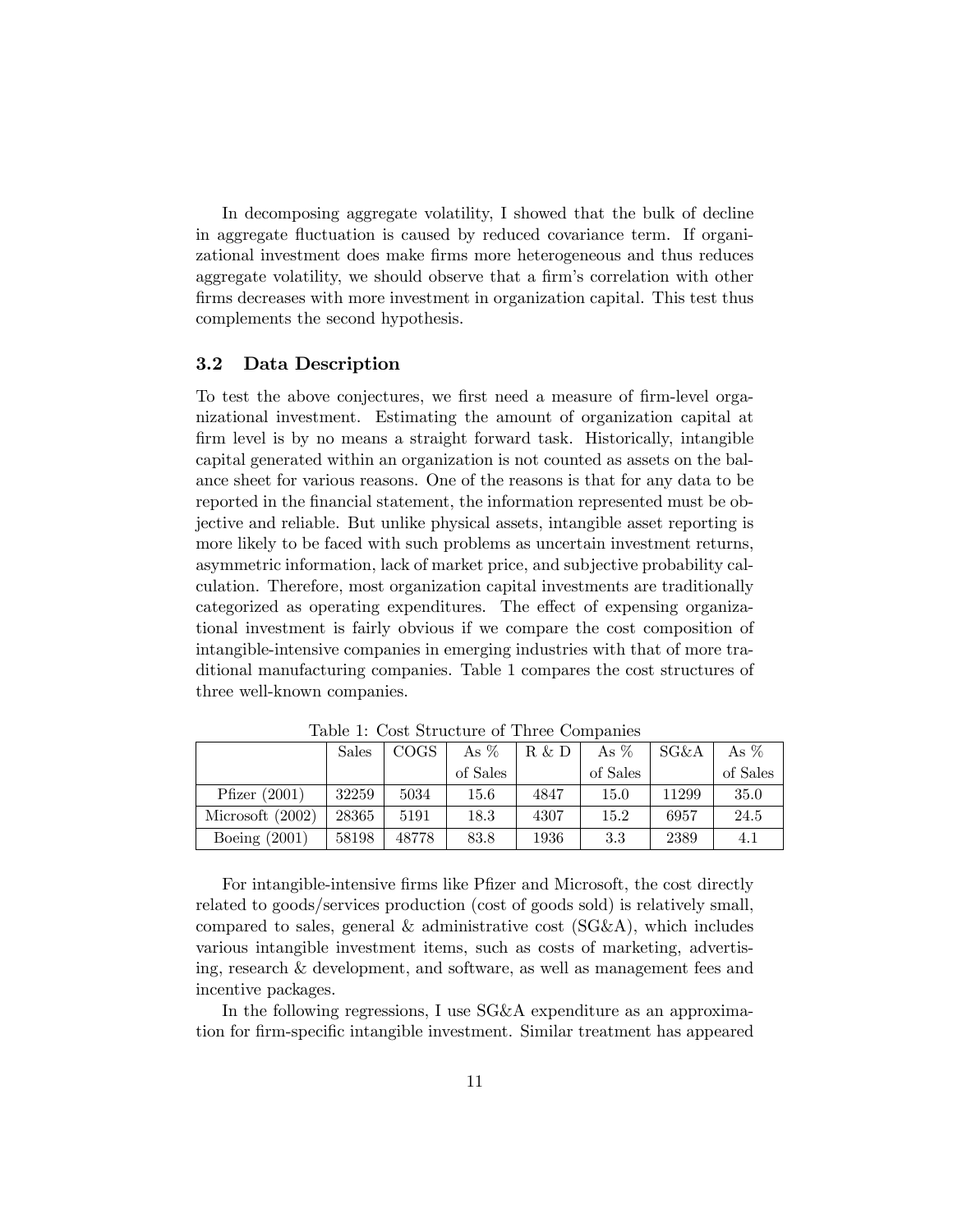

Figure 2: COGS and SG&A as percentage of total sales

in various accounting studies (see, for example, Lev and Radhakrishnan, 2005), though the emphases of those researches are very different than this paper. Imperfect as it is, SG&A expenditure is arguably the best approximate for OC investment by far, considering data availability and accuracy.

Figure 2 calculated COGS and SG&A as % of sales for publicly-traded, nonfinancial US firms. It is clear that especially since the 1980s, the share of COGS in the total cost has gone down dramatically, while SG&A expenditure has been steadily increasing. The trend of SG&A is generally in line with other estimates of business intangible investments (e.g., Corrado et al., 2006).

The database I used is COMPUSTAT North America, which covers the financial statement and stock price information for publicly-traded firms since the 1950s. The firms included in the sample are US-based nonfinancial firms that have at least 10 years of continuous sales and expenditure records, which add up to  $218,324$  firm-year observations from 1950 to 2007. Table 3 lists summary statistics for the sample firms.

Table 2: Summary Statistics of Sample Firms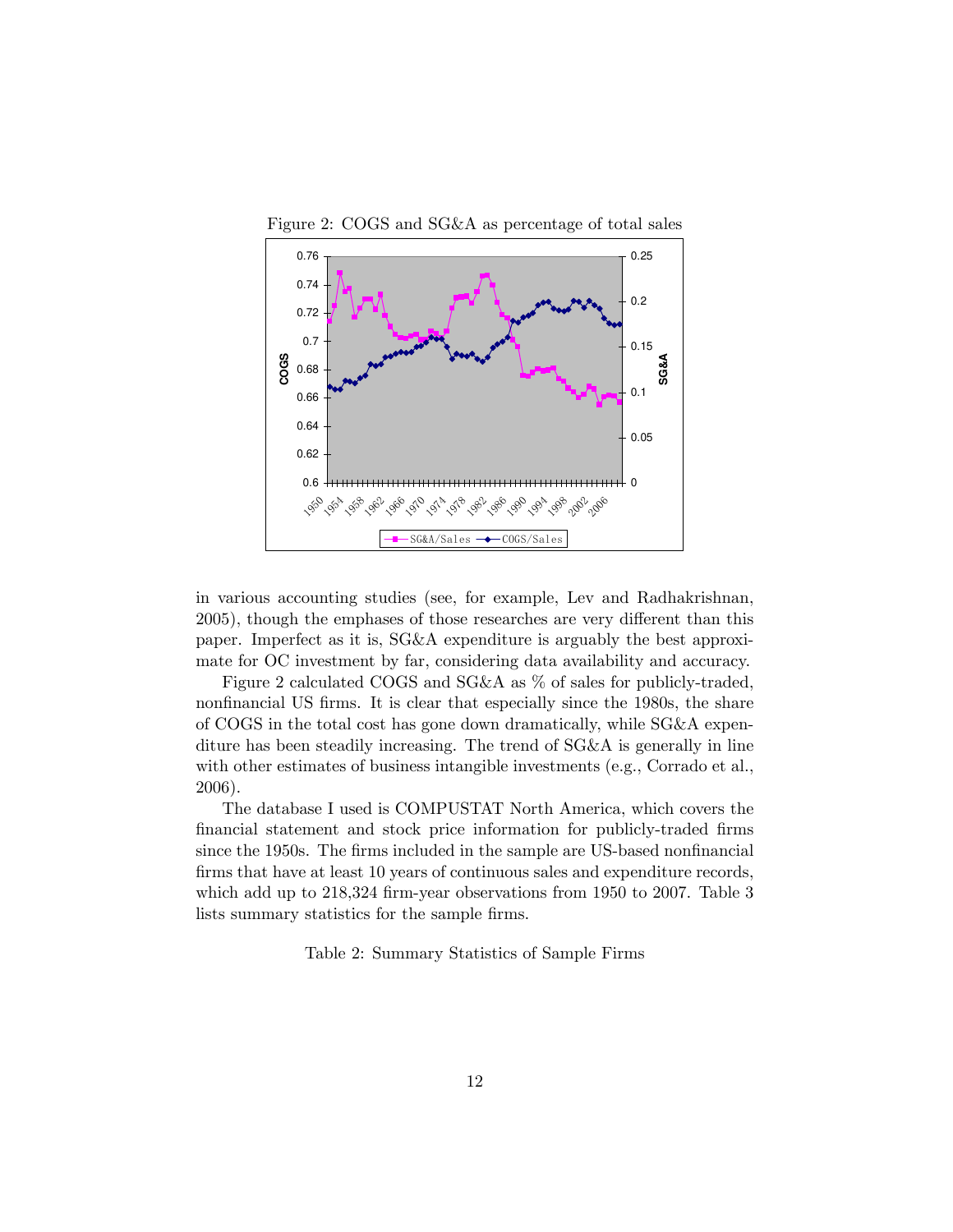|                                         | Mean   | <b>Std</b> |
|-----------------------------------------|--------|------------|
| Sales $(\text{\$mn})$                   | 996.28 | 6230.54    |
| $\overline{\text{SG}}\&\text{A}$ (\$mn) | 180.35 | 1060.61    |
| $COGS~(\$mn)$                           | 674.95 | 4616.63    |
| Employees (thousands)                   | 7.33   | 30.30      |
| Gross Fixed Asset                       | 686.62 | 5167.58    |
| SG&A/Sales                              | 1.04   | 27.01      |
| COGS/Sales                              | 0.77   | 14.41      |
| Fixed Assets/Sales                      | 1.68   | 73.54      |

#### 3.3 Regression Strategies

To test hypothesis 1, I regressed a firm's sales volatility, captured by rolling standard deviation of sales growth, on " $SG&A/Sales$ ", the intensity of organization capital investment. To compare the impact of OC investment on volatility with that of other production inputs, I also included "fixed assets/sales" and "employment/sales" as explanatory variables, which capture physical capital and labor intensities of the Örm. The estimation equation is as follows:

$$
\begin{array}{lcl} \ln \left( \sigma_{g_{i,t}} \right) & = & \beta_0 + \beta_1 \ln \left( sga_{i,t}/sales_{i,t} \right) + \beta_2 \ln \left( fixed \; assets_{i,t}/sales_{i,t} \right) \\ & & + \beta_3 \ln \left( employees_{i,t}/sales_{i,t} \right) + e_{i,t} \end{array}
$$

where  $\sigma_{g_{i,t}} =$  $\sqrt{\sum_{\tau=t-4}^{t+4}}$  $(g_{i,t} - 1/9 \sum_{\tau=t-4}^{t+4} g_{i,\tau})^2/9$ . If hypothesis 1 is true, we should expect the sign of  $\beta_1$  to be positive.

The second hypothesis states that OC investment reduces the impact of market risks on a firm's performance. The test consists of two steps. First, I carried out rolling regressions of a firm's sales growth on industry and total sample sales growth in 9 year windows:

$$
\ln (g_{i,\tau}) = \gamma_0 + \gamma_1 \ln (g_{industry,\tau}) + \gamma_2 \ln (g_{market,\tau}) + \varepsilon_{i,\tau}, \quad t - 4 < \tau < t + 4.
$$

The  $R<sup>2</sup>$  of the regression indicates how much a firm's sales performance can be explained by general risk factors, and thus provides a measure of market impact on a firm's production. Next, I regressed the  $R^2$  of the first regression on firms' organization capital, physical capital and labor intensities: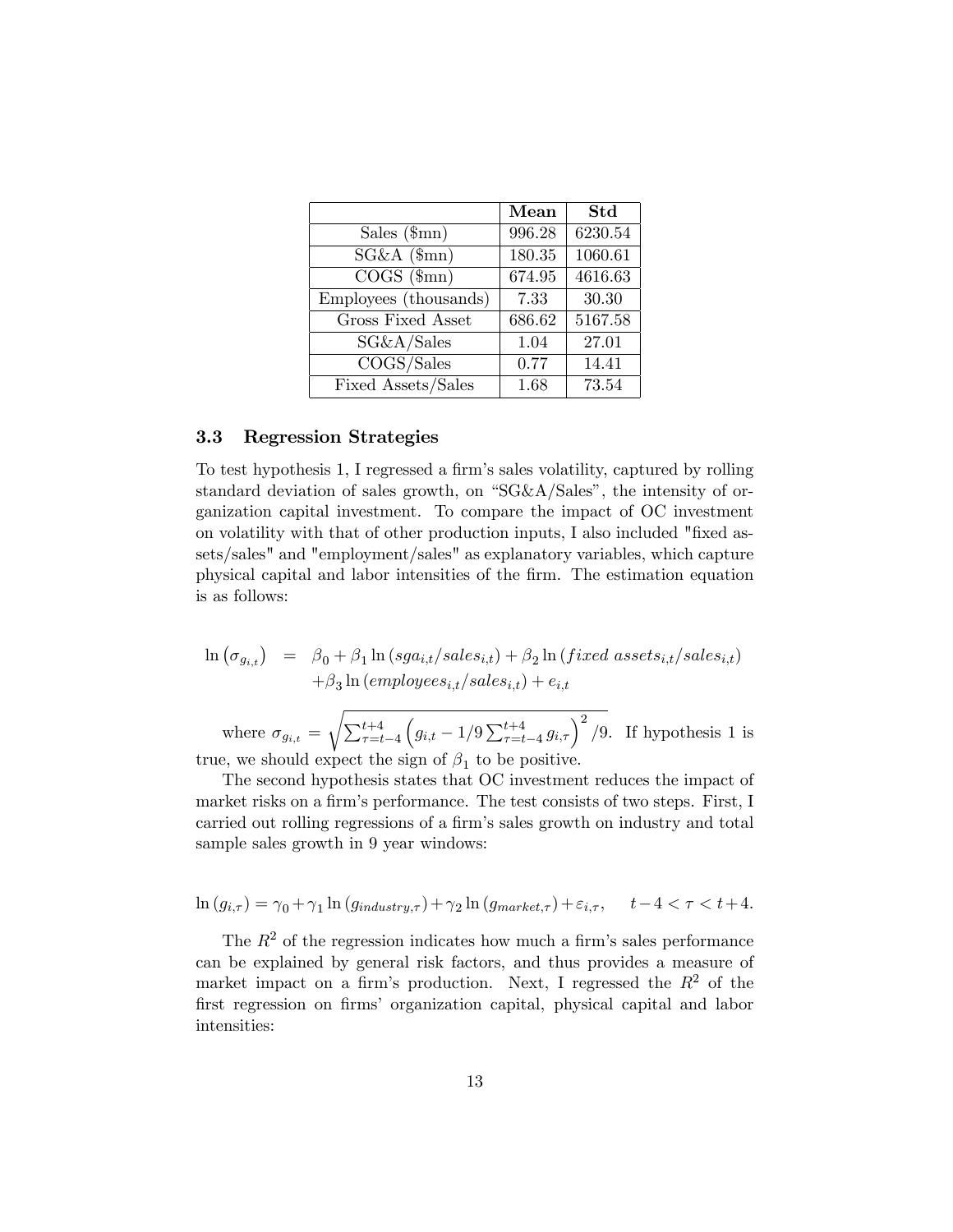$$
\ln(R2_{i,t}) = \alpha_0 + \alpha_1 \ln(sga_{i,t}/sales_{i,t}) + \alpha_2 \ln(fixed\ assets_{i,t}/sales_{i,t}) + \alpha_3 \ln(employes_{i,t}/sales_{i,t}) + v_{i,t}
$$

If hypothesis 2 holds, the coefficient for  $\ln (sga_{i,t}/sales_{i,t})$  should be negative.

Thirdly, I tested whether the correlation between a firm's sales growth and the rest of the sample firms is negatively affected by its OC investment intensity. I ran the following regression:

$$
\begin{array}{lcl} \ln \left( \rho_{i,t} \right) & = & \mu_0 + \mu_1 \ln \left( sga_{i,t}/sales_{i,t} \right) + \mu_2 \ln \left( fixed \; assets_{i,t}/sales_{i,t} \right) \\ & & + \mu_3 \ln \left( employees_{i,t}/sales_{i,t} \right) + \eta_{i,t} \end{array}
$$

Where  $\rho_{i,t}$  is the correlation between firm is sales growth and that of all other firms in the sample from  $t-4$  to  $t+4$ . The necessary condition for hypothesis 3 to be true would be a negative coefficient for the variable  $\ln (sga_{i,t}/sales_{i,t}).$ 

#### 3.4 Results

Table 3 lists the results of regressing firms' rolling standard deviation of sales on the intensities of organization capital, physical capital and labor, for the years from 1955 to 2003. The time point of standard deviation is placed in the middle of the 9-year rolling window.<sup>6</sup> I carried out the estimation using different regression methods. Specifically, the regression are: (1) pooled OLS;  $(2)$  least-square regression controlling for industries;<sup>7</sup>  $(3)$  least-square regression controlling for years;  $(4)$  firm fixed effect panel regression;  $(5)$ between-effect panel regression.

#### Table 3: Impact of SG&A on Firm Volatility

 $6$ The result doesn't differ much if the time point is put at the beginning of the 9-year window.

 $7$ The sample firms cover 61 SIC two-digit industries.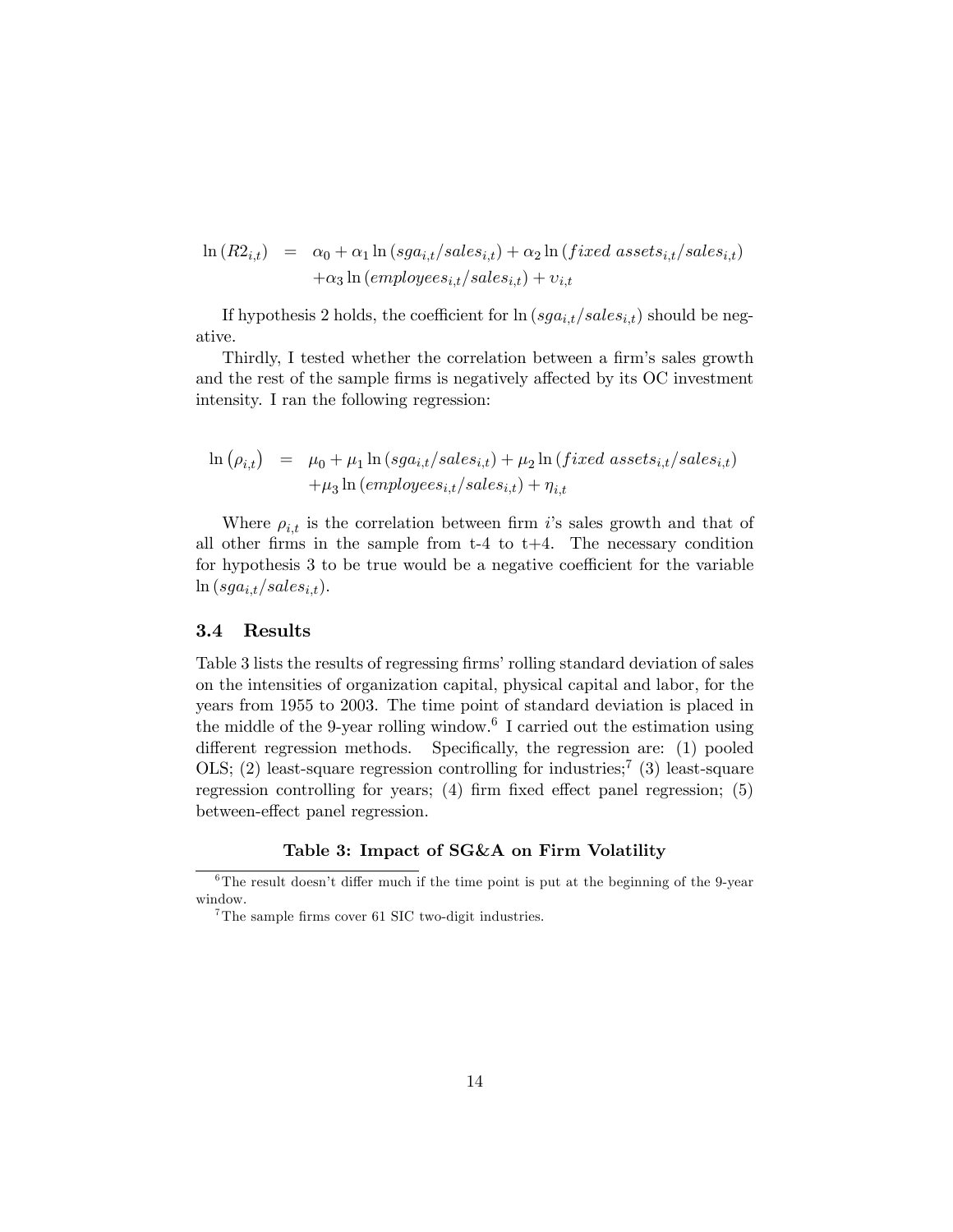|                                                         | Std of firm growth $(\ln (std))$ |                   |                  |            |            |  |  |
|---------------------------------------------------------|----------------------------------|-------------------|------------------|------------|------------|--|--|
|                                                         | (1)                              | $\left( 2\right)$ | $\left(3\right)$ | 4)         | (5)        |  |  |
| $\ln(sga_{i,t}/sales_{i,t})$                            | $0.15***$                        | $0.18***$         | $0.11***$        | $0.08***$  | $0.28***$  |  |  |
|                                                         | (0.002)                          | (0.003)           | (0.003)          | (0.005)    | (0.009)    |  |  |
| $\ln(fixed \ assets_{i,t}/sales_{i,t})$                 | $0.05***$                        | $-0.02***$        | $0.05***$        | $-0.01**$  | $0.06***$  |  |  |
|                                                         | (0.002)                          | (0.003)           | (0.003)          | (0.004)    | (0.007)    |  |  |
| $\ln$ (employees <sub>i,t</sub> /sales <sub>i,t</sub> ) | $-0.13***$                       | $-0.10***$        | $-0.04***$       | $-0.03***$ | $-0.14***$ |  |  |
|                                                         | (0.003)                          | (0.003)           | (0.004)          | (0.003)    | (0.008)    |  |  |
| observations                                            | 84698                            | 84589             | 84698            | 84698      | 84698      |  |  |

The results show that the coefficients for SG&A investments are all positive and significant across different regressions, suggesting a positive correlation between organizational investment and Örm volatility. In contrast, the signs of coefficients for the other two inputs are either inconsistent across different specifications (for physical capital) or negative (for labor). The result thus confirms Hypothesis 1.

Next, I regressed firm growth rate on market and industry growth rate, used the  $R^2$  of the regression as a measure of general shocks' impact on firm performance, and then regress the  $R^2$ on firm's production inputs. Table 4 listed the results across different regression methods.

Table 4: Relationship between SG&A and general risk factor's impact

|                              |              | $R^2$ of regressing firm growth on system growth $\ln \left(R^2\right)$ |                   |            |                  |  |  |  |
|------------------------------|--------------|-------------------------------------------------------------------------|-------------------|------------|------------------|--|--|--|
|                              | (1)          | (2)                                                                     | $\left( 3\right)$ | 4          | $\left(5\right)$ |  |  |  |
| $\ln(sga/sales)$             | $-0.13***$   | $-0.10***$                                                              | $-0.08***$        | $-0.08***$ | $-0.07***$       |  |  |  |
|                              | (0.004)      | (0.005)                                                                 | (0.005)           | (0.01)     | (0.01)           |  |  |  |
| $\ln(fixed \; assets/sales)$ | $0.06***$    | $0.03***$                                                               | $0.07***$         | $-0.04**$  | $0.03***$        |  |  |  |
|                              | (0.004)      | (0.004)                                                                 | (0.004)           | (0.008)    | (0.008)          |  |  |  |
| ln (employes/sales)          | $0.03*^{**}$ | $0.05***$                                                               | $-0.07***$        | $0.06***$  | 0.01             |  |  |  |
|                              | (0.004)      | (0.004)                                                                 | (0.005)           | (0.006)    | (0.009)          |  |  |  |
| observations                 | 91980        | 91785                                                                   | 91980             | 91980      | 91980            |  |  |  |

The coefficients for  $SG\&A$  investments are all negative and significant. In other words, the more a firm invests in organization capital, the less it is susceptible to general risk factor's influence, which confirms Hypothesis 2. The same characteristic is not present for the other two inputs.

Table 5 presented results for the third regression. Here the focus is how SG&A may affect a firm's co-movement with other firms. I first calculated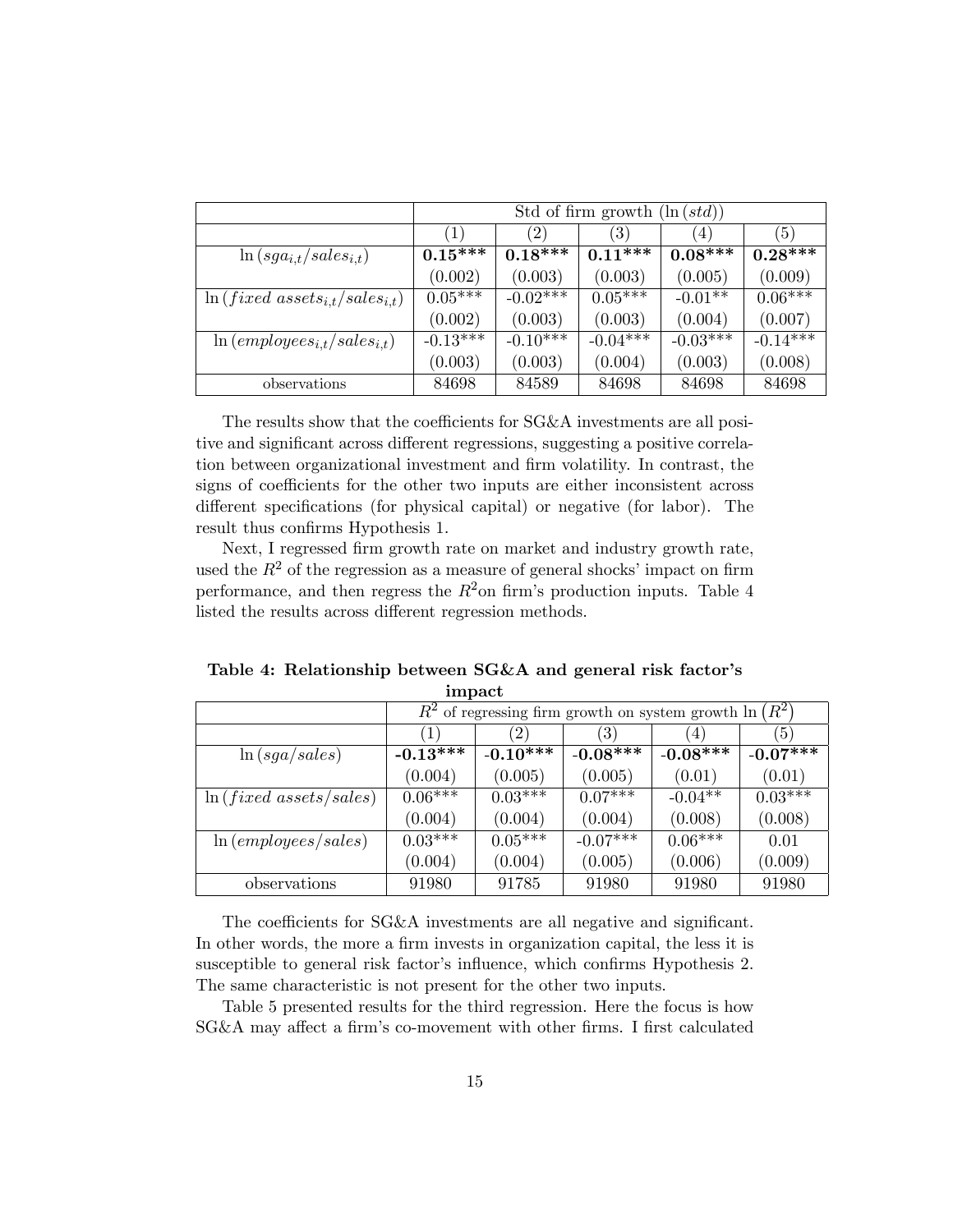the correlation between a firm's sales growth and that for the rest of the sample in 9 year rolling windows, then regressed this correlation on the firm's production inputs. As the result shows, the more a firm invests in organizational assets, the less a Örm is correlated with the rest of the sample, which is in support of hypothesis 3.

| $\sim$ $\sim$ $\sim$ $\sim$ $\sim$ $\sim$ |            |                                                            |                   |            |                  |  |  |  |  |
|-------------------------------------------|------------|------------------------------------------------------------|-------------------|------------|------------------|--|--|--|--|
|                                           |            | Correlation between firm growth and market growth $(\rho)$ |                   |            |                  |  |  |  |  |
|                                           | (1)        | $\left( 2\right)$                                          | $\left( 3\right)$ | 4)         | $\left(5\right)$ |  |  |  |  |
| $\ln(sga/sales)$                          | $-0.06***$ | $-0.06***$                                                 | $-0.04***$        | $-0.04***$ | $-0.05***$       |  |  |  |  |
|                                           | (0.002)    | (0.002)                                                    | (0.002)           | (0.003)    | (0.004)          |  |  |  |  |
| $\ln(fixed \; assets/sales)$              | $0.03***$  | $0.02***$                                                  | $0.04***$         | $-0.02**$  | $0.02***$        |  |  |  |  |
|                                           | (0.001)    | (0.001)                                                    | (0.001)           | (0.003)    | (0.003)          |  |  |  |  |
| ln (employes/sales)                       | $0.02***$  | $0.03***$                                                  | $-0.04***$        | $0.03***$  | $0.009***$       |  |  |  |  |
|                                           | (0.001)    | (0.001)                                                    | (0.002)           | (0.002)    | (0.004)          |  |  |  |  |
| observations                              | 81369      | 81369                                                      | 81369             | 81369      | 81369            |  |  |  |  |

Table 5: Impact of  $S G \& A$  on Correlation with Other Firms

In sum, the empirical tests generally support the hypothesis that organization capital investment increases the impact of firm-specific risks, and decreases that of global risks. As a result of increasing organizational investment, firm-level volatility rises while co-movements among firms decline.

However, the result doesnít mean that organizational investment has the same impact across different time periods. In fact, when I conducted the fixed effect regression by decades, the results show that the impact of organizational investment on firm volatility is only significant for more recent decades. Table 6 presents the result of regressing firm volatility on production input intensities by decade. The coefficients for  $SG\&A$  are only positive and significant starting from the 1980s. So how to explain this result? First, as will be modeled in the next section, production structure in the modern economy is constantly evolving, and intangible capital was recognized as an important production input only recently. Before the 80s, its impact might not have been large enough to influence firms' risk characteristics on a large scale. Second,  $SG\&A$  expenditure is an imperfect measure of firms' intangible investment, especially in the earlier years when the amount of such investment was relatively small. In those cases, SG&A might be too noisy an indicator for OC investment.

Interestingly, the lack of significance for organizational investment in early periods corresponds to the simulation result I will present later in the paper—the general equilibrium model featuring firm-specific intangible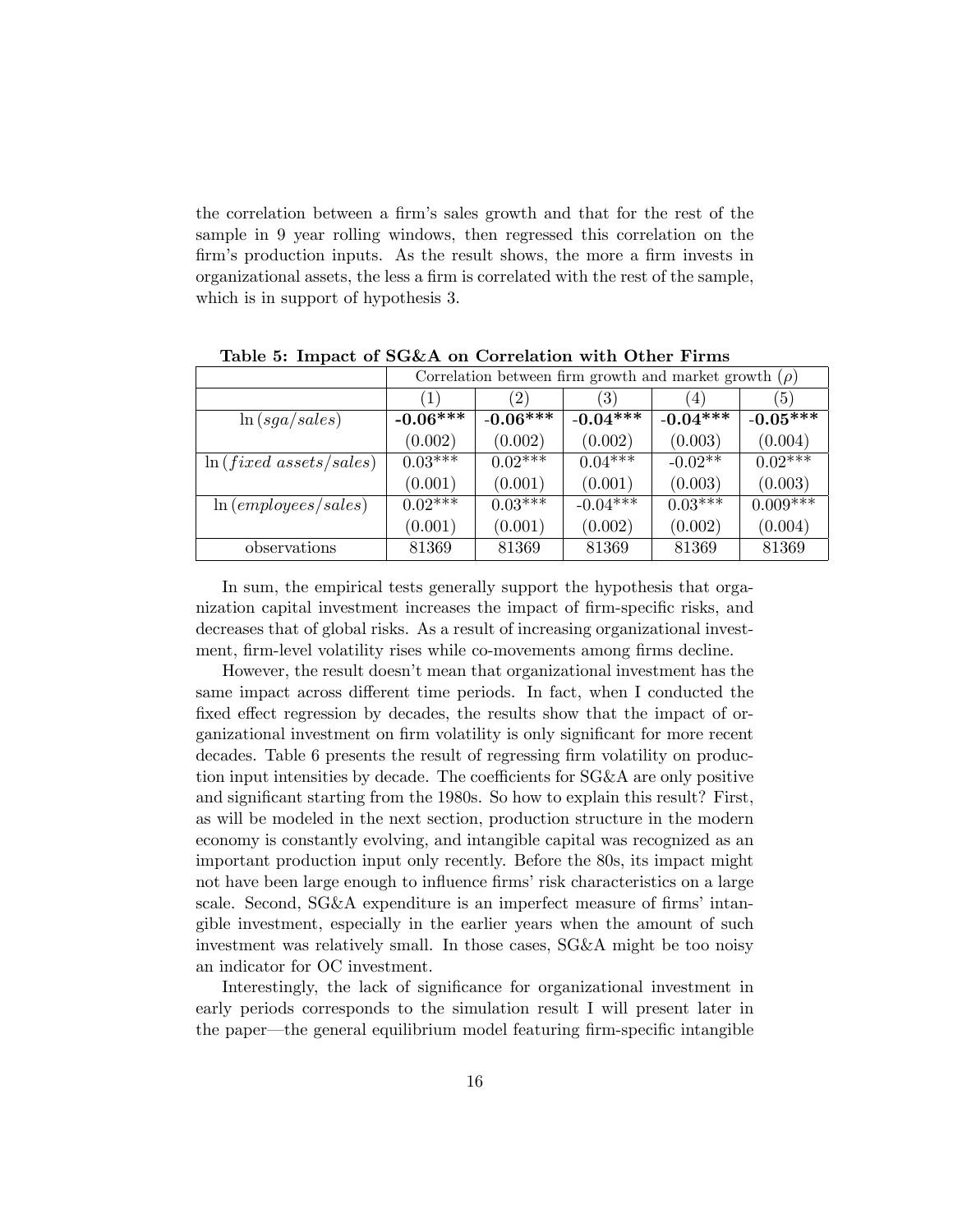investment can imitate macro and firm level volatilities fairly well for the 1980s and beyond; but the model didnít do as well in generating realistic macro volatility for the earlier decades.

|             |                  | standard deviation of firm growth $(\ln(\sigma))$ |                     |  |  |  |  |  |  |
|-------------|------------------|---------------------------------------------------|---------------------|--|--|--|--|--|--|
| time        | $\ln(sga/sales)$ | $\ln(fixed \; assets/sales)$                      | ln (employes/sales) |  |  |  |  |  |  |
| 1960-1969   | 0.0002           | $-0.0578***$                                      | $0.0896***$         |  |  |  |  |  |  |
| 1970-1979   | $-0.0057$        | $-0.0083$                                         | $0.0673***$         |  |  |  |  |  |  |
| 1980-1989   | $0.0772***$      | $-0.0166*$                                        | $-0.0010$           |  |  |  |  |  |  |
| 1990-1999   | $0.1083***$      | $-0.0487***$                                      | $-0.0335***$        |  |  |  |  |  |  |
| $\geq 2000$ | $0.0732***$      | $-0.0832*+1$                                      | $0.0537***$         |  |  |  |  |  |  |

Table 6: Firm fixed effect regression by decade

## 4 A General Equilibrium Model of Organization Capital Accumulation

#### 4.1 Model

The economy contains a infinitely-living, representative household and  $n$ firms. The household offers labor and capital to firms and receives wage income and profits. She derives utility from consumption and leisure. The household's optimization problem is as follows:

$$
\max_{\{C_t, [I_{i,t}^k, I_{i,t}^o]_{i=1}^n\}_{t=0}^\infty} E_0 \sum_{t=0}^\infty \beta^t \left[ \ln\left(C_t\right) + \theta \frac{\left(1 - L_t\right)^{1-\mu}}{1-\mu} \right]
$$
\n
$$
s.t. \quad C_t + \sum_{i=1}^n I_{i,t}^k + \sum_{i=1}^n I_{i,t}^o \le w_t L_t + \sum_{i=1}^n \pi_{i,t}
$$

where  $w_t$  is wage rate and  $\pi_{i,t}$  firm is profit at time t. Firms produce identical goods, using labor (L), physical capital (K) and organization capital (O) as inputs. The production function takes a Cobb-Douglas form:

$$
Y_{i,t} = K_{i,t}^{\alpha_t} O_{i,t}^{\gamma_t} (A_t L_{i,t})^{1-\alpha_t-\gamma_t}
$$

where  $A_t$  is a global productivity shock common to all firms. It evolves according to an  $AR(1)$  process:

$$
\ln(A_{t+1}) = \rho_a \ln(A_t) + \varepsilon_{t+1}, \quad \varepsilon_{t+1} \tilde{\;} N(0, \sigma_{\varepsilon}^2).
$$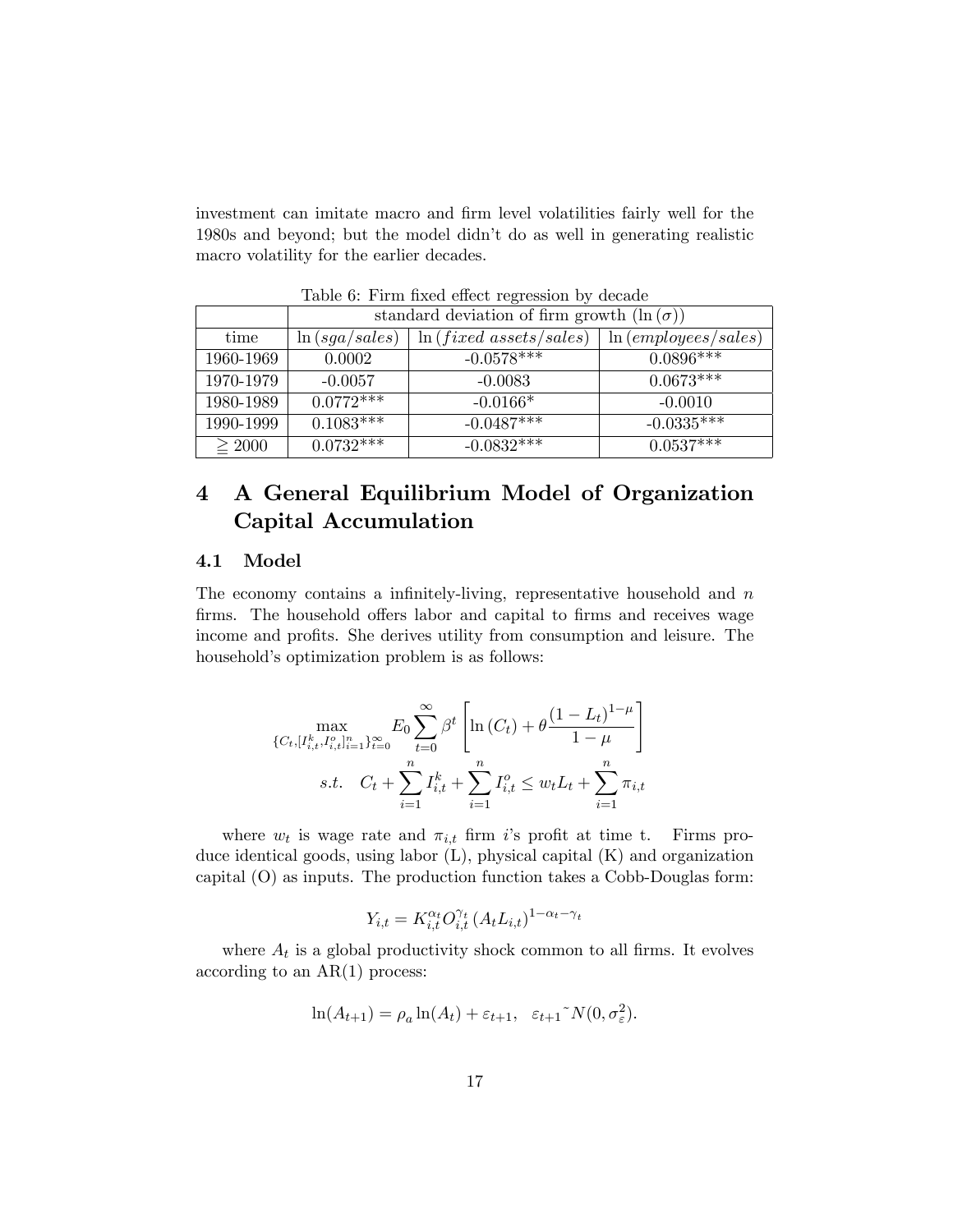The shares of different inputs in the production function are subject to change through time. The changes in the relative importance of inputs are purely exogenous, not anticipated by agents.

The accumulation of physical capital is governed by the standard process:

$$
K_{i,t+1} = (1 - \delta)K_{i,t} + I_{i,t}^k
$$

where  $\delta$  is the depreciation rate for physical capital, and  $I_{i,t}^k$  the investment in K at time t.

An important feature of the model is the dynamic process of organization capital accumulation:

$$
O_{i,t+1} = (1 - \varphi)O_{i,t} + B_{i,t}I_{i,t}^o
$$

Here  $\varphi$  and  $I_{i,t}^o$  are depreciation rate and investment in organization capital respectively. And  $B_{i,t}$  is a firm-specific productivity shock capturing the investment effectiveness in organization capital. In other words, firm  $i$ 's OC stock at time t+1 depends on un-depreciated OC from time t, investment in OC made in period t and investment specific productivity shock that is known at the beginning of t.  $B_{i,t}$  is given by the AR(1) process:

$$
\ln(B_{i,t+1}) = \rho_b \ln(B_{i,t}) + \eta_{i,t+1}, \quad \eta_{i,t+1} \sim N(0, \sigma_\eta^2), i.i.d. \quad i = 1, 2, \dots n.
$$

The intuition is, again, that when a firm invests in organization capital, it is faced with its own path of success and failure, though at the same time, all firms are affected by general productivity shocks.

Given wage rate and its physical and organization capital stocks at time t, a firm makes its hiring decision to maximize the single period profit:

$$
\max_{L_{i,t}} \pi_{i,t} = K_{i,t}^{\alpha_t} O_{i,t}^{\gamma_t} (A_t L_{i,t})^{1-\alpha_t-\gamma_t} - w_t L_{i,t} - I_{i,t}^k - I_{i,t}^o
$$

Output  $Y_{i,t}$  can be used for consumption or investments in both physical and organization capital, which leads to the following aggregate resource constraint:

$$
C_t + \sum_{i=1}^n I_{i,t}^k + \sum_{i=1}^n I_{i,t}^o = \sum_{i=1}^n K_{i,t}^{\alpha_t} O_{i,t}^{\gamma_t} (A_t L_{i,t})^{1-\alpha_t-\gamma_t}
$$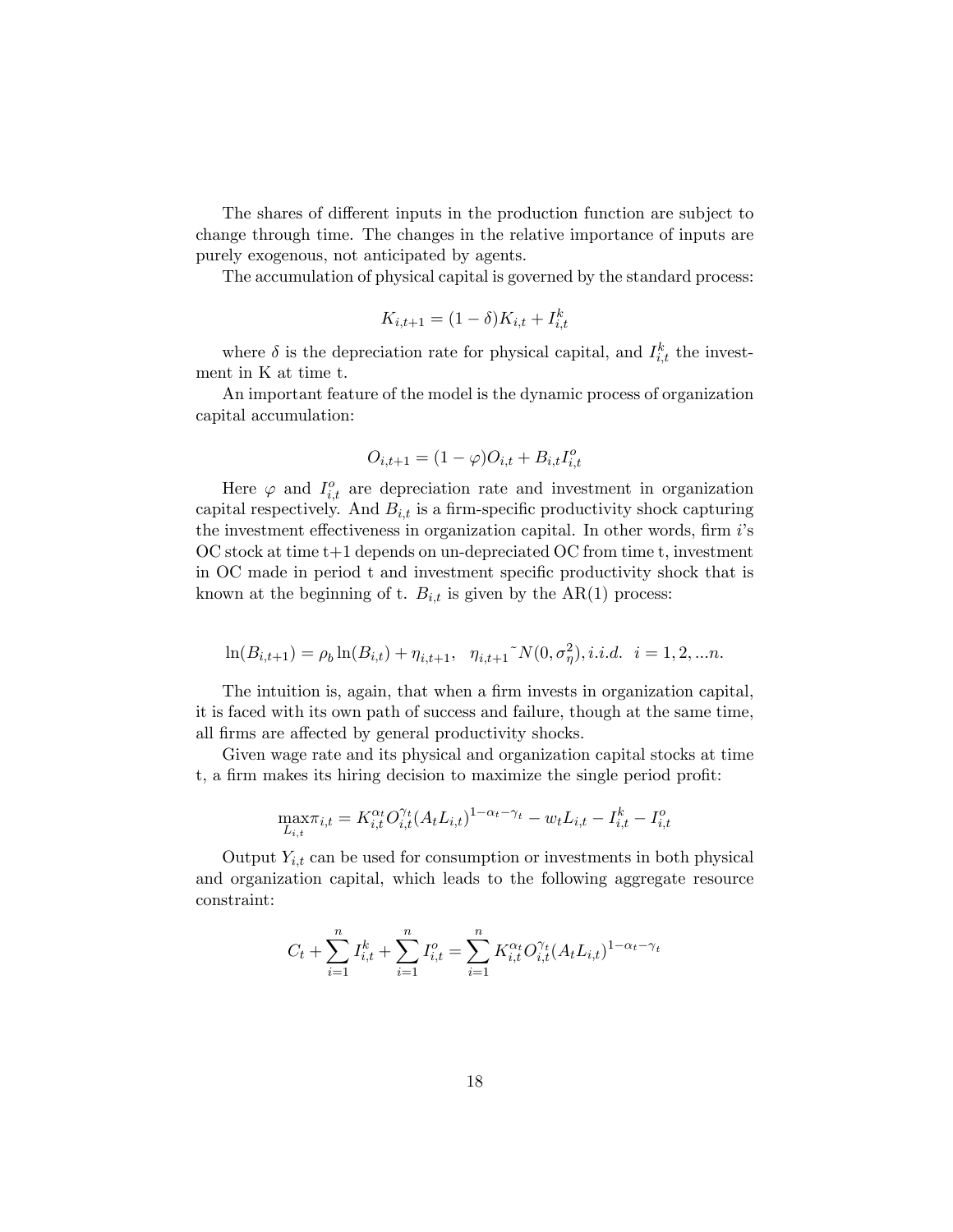#### 4.2 Equilibrium and Solution

An equilibrium of the economy is given by a time path of labor prices  ${w_t}_{t=0}^{\infty}$ , and decision rules  ${C_t, (L_{i,t})}_{i=1}^n, (I_{i,t}^k)_{i=1}^n, (I_{i,t}^o)_{i=1}^n$  and that given the wages, the household's consumption and investment choices maximize her life time utility; firms' hiring decisions maximize their profits; labor and goods markets clear.

Since the market is essentially complete in the economy, the competitive equilibrium allocation is identical to the solution of the following social planner's problem:

$$
\max_{\{C_t, [I_{i,t}^k, I_{i,t}^o]_{i=1}^n, [L_{i,t}^n]_{i=1}^n\}_{t=0}^\infty} E_0 \sum_{t=0}^\infty \beta^t \left[ \ln(C_t) + \theta \frac{(1 - L_t)^{1-\mu}}{1-\mu} \right]
$$
\ns.t.  $C_t + \sum_{i=1}^n I_{i,t}^k + \sum_{i=1}^n I_{i,t}^o = \sum_{i=1}^n K_{i,t}^{\alpha_t} O_{i,t}^{\gamma_t} (A_t L_{i,t})^{1-\alpha_t-\gamma_t}$ 

$$
K_{i,t+1} = (1 - \delta)K_{i,t} + I_{i,t}^k
$$

$$
O_{i,t+1} = (1 - \varphi)O_{i,t} + B_{i,t}I_{i,t}^o
$$

$$
\ln(A_{t+1}) = \rho_a \ln(A_t) + \varepsilon_{t+1}, \quad \varepsilon_{t+1} \tilde{\chi}(0, \sigma_{\varepsilon}^2)
$$

$$
\ln(B_{i,t+1}) = \rho_b \ln(B_{i,t}) + \eta_{i,t+1}, \quad \eta_{i,t+1} \tilde{\chi}(0, \sigma_{\eta}^2)
$$

$$
\sum_{i=1}^n L_{i,t} = L_t
$$

To solve the model, I derived the first order conditions from the social planner's problem, log-linearized the first order conditions around the steady states, and numerically computed the policy functions.

The Lagrangian of social planner's problem is:

$$
\mathcal{L} = \max_{\{C_t, [K_{i,t+1}, O_{i,t+1}]_{i=1}^n, [L_{i,t}]_{i=1}^n\}_{t=0}^\infty} E_0\left\{\sum_{t=0}^\infty \beta^t [\ln(C_t) + \theta \frac{(1 - L_t)^{1 - \mu}}{1 - \mu} + \lambda_t [\sum_{i=1}^n K_{i,t}^{\alpha_t} O_{i,t}^{\gamma_t} (A_t L_{i,t})^{1 - \alpha_t - \gamma_t} + \sum_{i=1}^n (1 - \delta) K_{i,t} + \sum_{i=1}^n (1 - \varphi) O_{i,t} - C_t - \sum_{i=1}^n K_{i,t+1} - \sum_{i=1}^n \frac{O_{i,t+1}}{B_{i,t}} + \varsigma_t (L_t - \sum_{i=1}^n L_{i,t})]\}
$$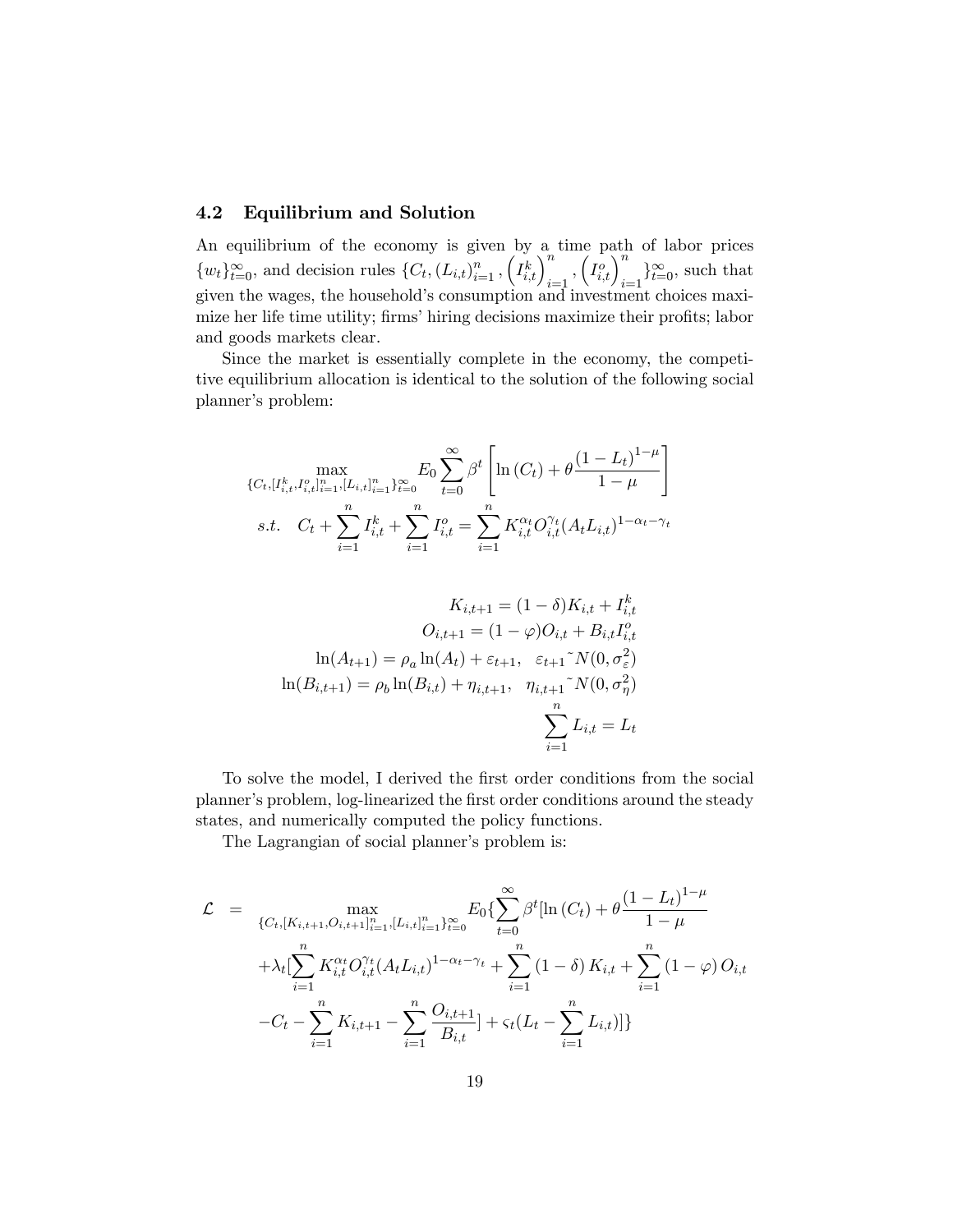The appendix explains in more details the procedure used to solve the model.

### 5 Calibration

#### 5.1 Strategy

To see how well the model can replicate the volatility divergence in data, I calibrated the model economy, assuming that the relative importance of different inputs in the production process has undergone significant changes in the past 50 years.

Recall that the production function in the model takes the form  $Y_{i,t} =$  $K_{i,t}^{\alpha_t} O_{i,t}^{\gamma_t}(A_t L_{i,t})^{1-\alpha_t-\gamma_t}$ . Structural shifts in the relative importance of production inputs can be represented by changing coefficients for  $K$ ,  $O$  and  $L$  in the production function. Such changes in factors' shares result in different steady state variable values and ratios, which, with reasonable parameter choices, should approximate the data trend in US economy.

The steady state equations for the model economy are as follows:

$$
\theta(1 - \sum_{j=1}^{n} L_j)^{-\mu} = \frac{1}{C} (1 - \alpha - \gamma) A K_i^{\alpha} O_i^{\gamma} L_i^{-\alpha - \gamma}
$$
  

$$
\frac{1}{\beta} = \alpha A K_i^{\alpha - 1} O_i^{\gamma} L_i^{1 - \alpha - \gamma} + (1 - \delta)
$$
  

$$
\frac{1}{\beta} = \gamma A K_i^{\alpha} O_i^{\gamma - 1} L_i^{1 - \alpha - \gamma} + (1 - \varphi); \quad i = 1, 2, \dots n
$$
  

$$
C + \delta \sum_{j=1}^{n} K_j + \varphi \sum_{j=1}^{n} O_j = \sum_{j=1}^{n} A K_j^{\alpha} O_j^{\gamma} L_j^{1 - \alpha - \gamma}
$$

where  $K_i, O_i, L_i, C$  are steady state values for  $K_{i,t}, O_{i,t}, L_{i,t}, C_t$ , and  $A=1$ . The 3n+1 equations determine the 3n+1 steady state variables  $\{K_1, \ldots K_n,$  $O_1, \ldots, O_n, L_1, \ldots, L_n, C\}$ , with 8 exogenously given parameters  $\{\beta, \delta, \varphi, \alpha, \gamma, \mu, \theta, n\}$ .

I use the standard quarterly discount factor 0.99, which implies an annual discount rate  $\beta = 0.96$ . The annual depreciation rate for physical capital is set at 0.048, as in Cooley & Prescott (1995). There is very few information available about the depreciation rate of organization capital. Here I assume an annual depreciation rate of 0.5, which is a mix of the depreciation rates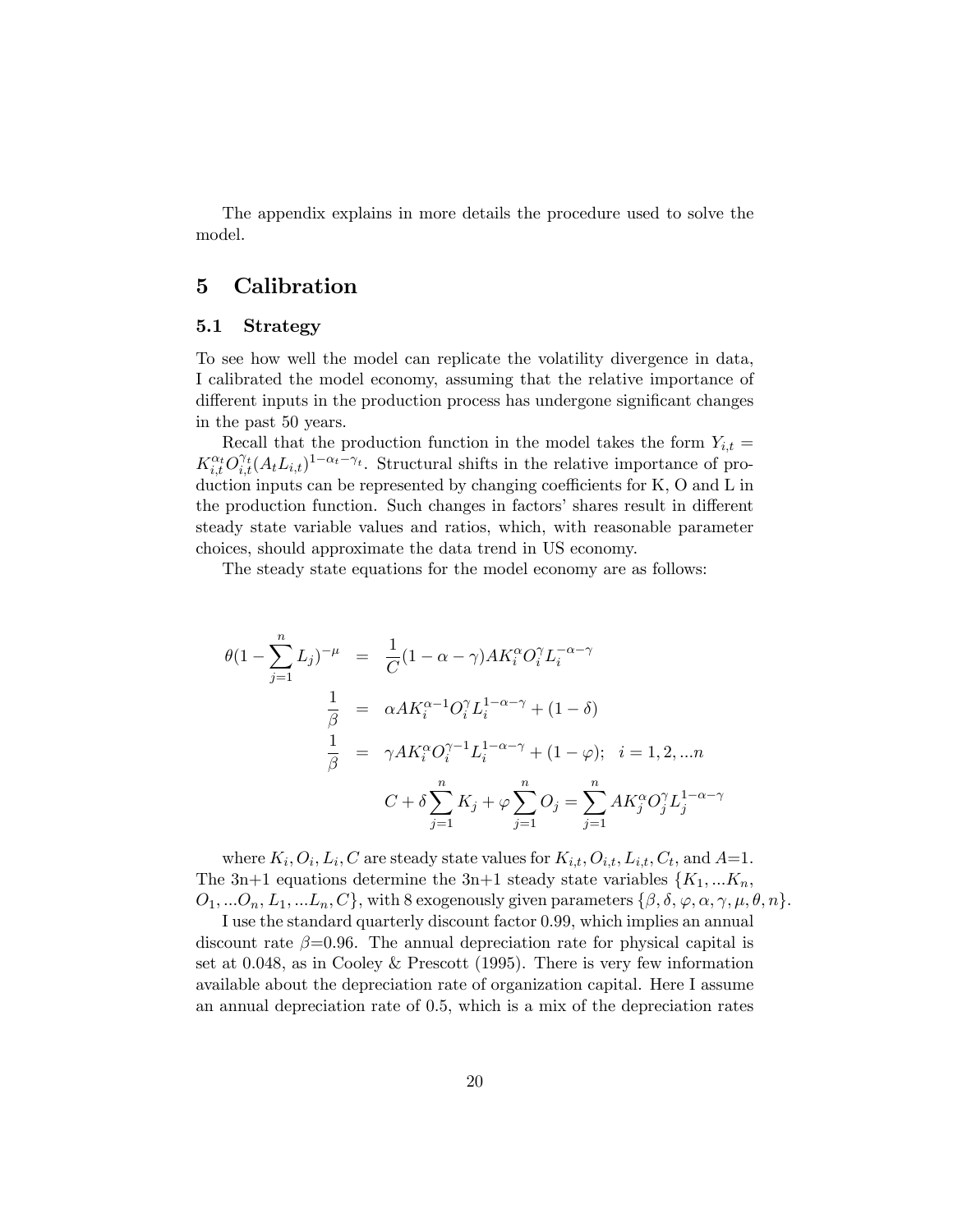for different classes of business intangibles appeared in the literature.<sup>8</sup> I set  $\mu$  equal 4, and calculated the value of  $\theta$  to keep the fraction of total hours worked equal to  $0.31$ . For the autocorrelation coefficients of the two shocks, I assume they are both equal to 0.9. I adopt the standard assumption for the volatility of aggregate technology shocks—the standard deviation of global shocks is set at 0.007. No estimation is available for the standard deviation of idiosyncratic shocks that hit individual Örms. In the baseline calibration, I assume it is equal to that of the general shocks.

For physical capital's share in the production function, I assume the usual value  $\alpha$ =0.4. To obtain the share of organization capital, notice that from the steady state equations, we can write the relative share of the two capitals as

$$
\frac{\alpha}{\gamma} = \frac{1/\beta - (1-\delta)K}{1/\beta - (1-\varphi)O}.
$$

The ratio of the two capital stocks in the steady state is  $\frac{K}{Q} = \frac{\varphi}{\delta}$  $I^k$  $rac{I^{\prime \prime }}{I^{\sigma }}$ . Substitute it into the above equation, and we obtain the share of organization capital in the production function:

$$
\gamma = \frac{1/\beta - (1 - \varphi) \delta}{1/\beta - (1 - \delta) \varphi} \left(\frac{I^k}{I^o}\right) \alpha.
$$

Corrado et al. (2006) provided time-series estimates for the amount of business intangible investments in the economy by decade. Using their estimation, combined with the total amount of private physical investment from BEA, we can get the decade-average organization capital/physical capital investment ratios (Table 7). I take the ratios as mid-decade steady-state  $I^o/I^k$ s, which can then be used to obtain a time series of  $\gamma$ . To make the jumps between steady states relatively smooth, I assumed that the shares in production function—therefore steady state variable values—change every half decade, and interpolated a series of steady state  $I^o/I^k$  ratios from the numbers given in Table 7. Parameter  $\theta$  is adapted accordingly to preserve the steady state labor supply characteristics. Table 8 listed the steady-state  $I^o/I^k$  and the calibrated  $\gamma$ s. Table 9 listed other major parameter values discussed above, which are kept fixed throughout the calibration.

#### Table 7: Business Sector Investments and Ratios

 $8$ For example, Corrado et al (2006) advocates the following depreciation schedules: 33% for computerized information,  $20\%$  for R&D,  $60\%$  for brand equity,  $40\%$  for firms' structural resources.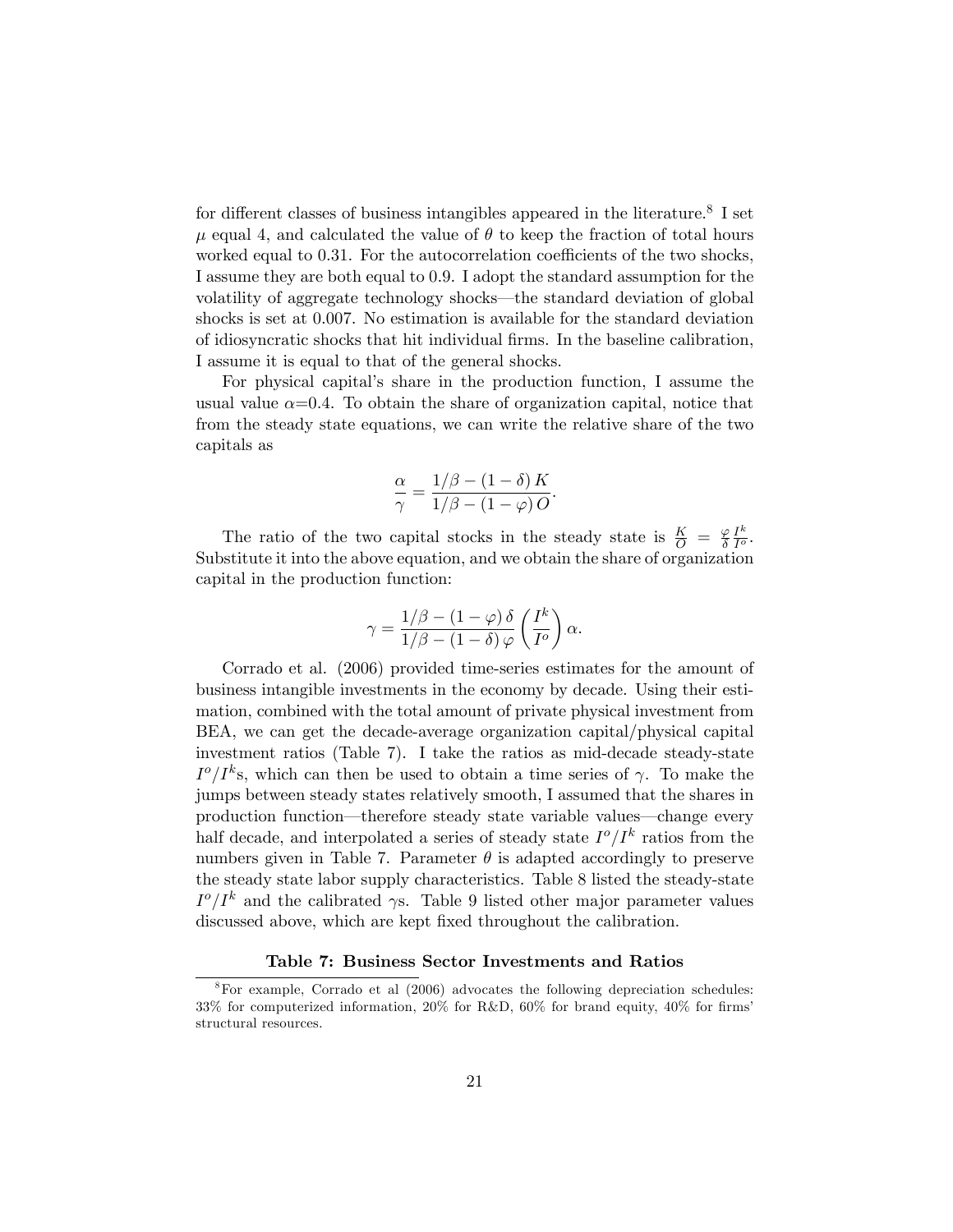|  |  | (\$bn, annual average) $9$ |
|--|--|----------------------------|
|--|--|----------------------------|

|                     | 1950-1959 | 1960-1969 | 1970-1979 | 1980-1989 | 1990-1999 | 2000-2003 |
|---------------------|-----------|-----------|-----------|-----------|-----------|-----------|
| Business Tangible   | 19.4      | 41.9      | 103.4     | 349.3     | 749.8     | 1,226.20  |
| Investment, $I^k$   |           |           |           |           |           |           |
| Business Intangible | $35.6\,$  | 67.3      | 171.4     | 421.1     | 676.5     | 893.4     |
| Investment. $I^o$   |           |           |           |           |           |           |
| Ratio: $I^o/I^k$    | 0.55      | 0.62      | 0.60      | 0.83      | 1.11      | 1.37      |

|  | Table 8: Calibrated values of gamma |  |  |  |
|--|-------------------------------------|--|--|--|
|--|-------------------------------------|--|--|--|

| Time      | $I^o$ | $\gamma$ | Ĥ     |
|-----------|-------|----------|-------|
| 1955-1959 | 0.545 | 0.126    | 0.518 |
| 1960-1964 | 0.584 | 0.135    | 0.514 |
| 1965-1969 | 0.623 | 0.145    | 0.510 |
| 1970-1974 | 0.613 | 0.142    | 0.511 |
| 1975-1979 | 0.603 | 0.140    | 0.512 |
| 1980-1984 | 0.716 | 0.166    | 0.502 |
| 1985-1989 | 0.829 | 0.192    | 0.490 |
| 1990-1994 | 0.969 | 0.225    | 0.474 |
| 1995-1999 | 1.108 | 0.257    | 0.457 |
| 2000-2004 | 1.24  | 0.288    | 0.439 |
| > 2005    | 1.373 | 0.318    | 0.419 |

Table 9: Baseline Parameter Values

|  |  |  | $\Box \varphi \mid \mu \mid \alpha \mid \sigma_{\varepsilon} \mid \sigma_{\eta} \mid \rho_{a} \mid \rho_{b} \mid n$ |  |  |
|--|--|--|---------------------------------------------------------------------------------------------------------------------|--|--|
|  |  |  | $0.96 \mid 0.048 \mid 0.5 \mid 4 \mid 0.4 \mid 0.007 \mid 0.007 \mid 0.9 \mid 0.9 \mid 50$                          |  |  |

#### 5.2 Calibration Results

I simulated the model 100 times, each simulation being sixty years from 1950-2010. I then logarithmed and first differenced the simulated output series, and calculated 9-year rolling standard deviations for both aggregate and firm-level output growths. Table 10 presents the average rolling standard deviations by decade, using the baseline parameters listed above. For comparison, the corresponding values in empirical data are also listed. To give a more straightforward representation of the model's volatility trends, Figure 3 plots the simulated time series for both macro and micro level rolling standard deviations by year.

#### Table 10: Simulation result: average rolling standard deviation of outputs

<sup>9</sup> Source: Corrado et al. (2006) and BEA.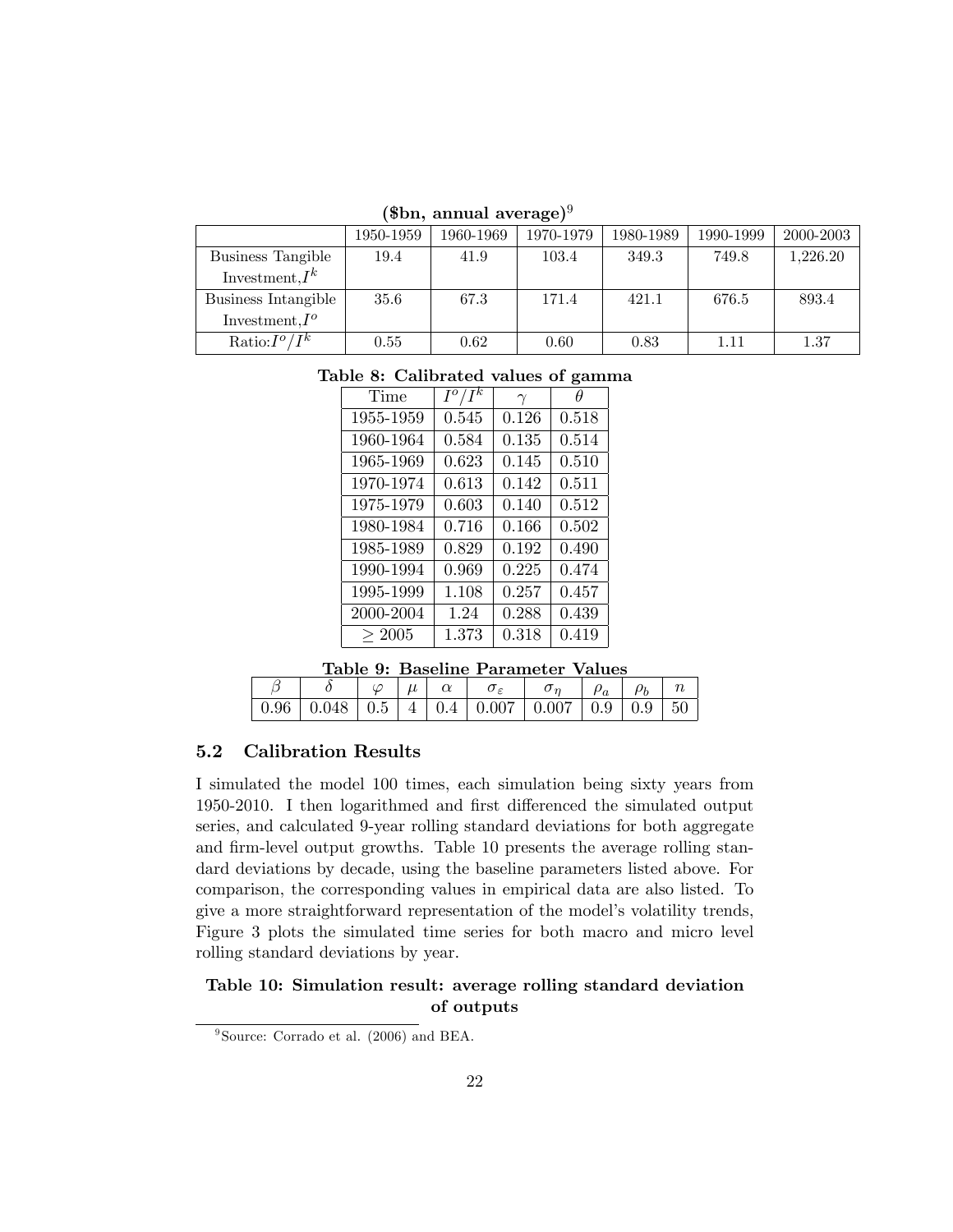|           |        | Average aggregate            | Average firm-level           |         |  |
|-----------|--------|------------------------------|------------------------------|---------|--|
|           |        | volatility $(\% \text{std})$ | volatility $(\% \text{std})$ |         |  |
| Time      | Model  | Data                         | Model                        | Data    |  |
| 1955-1959 | 1.2729 | 2.4550                       | 7.1262                       | 14.1237 |  |
| 1960-1969 | 1.3473 | 1.6802                       | 8.6236                       | 14.2859 |  |
| 1970-1979 | 1.2937 | 1.5563                       | 9.0610                       | 17.7532 |  |
| 1980-1989 | 1.8821 | 1.7858                       | 11.5345                      | 24.0382 |  |
| 1990-1999 | 1.6425 | 0.8828                       | 17.8298                      | 26.1928 |  |
| 2000-2003 | 1.2316 | 1.1129                       | 25.1664                      | 27.2878 |  |

0 0.005 0.01 0.015 0.02 0.025 1960 1963 1966 1969 1972 1976  $\Diamond$  $\phi$ **1984**  $\alpha$ 1990  $\mathcal{S}$ 1996 1999 2002 ~ 2005 0 0.05 0.1 0.15 0.2 0.25 0.3 Macro -- Firm-level

Figure 3: Simulated aggregate and firm-level volatilities

How well does the model economy replicate the stylized facts in data? The first thing to notice in Figure 3 is that the model does produce a divergence in aggregate and firm-level volatility for the past two decades or so. At the macro level, the model generates decreasing aggregate volatility since the early 1980s, which period was recognized by many researchers as the beginning of significant decline in macroeconomic fluctuations. For the period from 1990 to 1999, the volatility decrease in the model economy is not as sharp as in data, but in general, the model imitates the drop in macro volatility reasonably well. At the firm level, the model is able to generate a trend of consistently increasing volatility, though the magnitude is smaller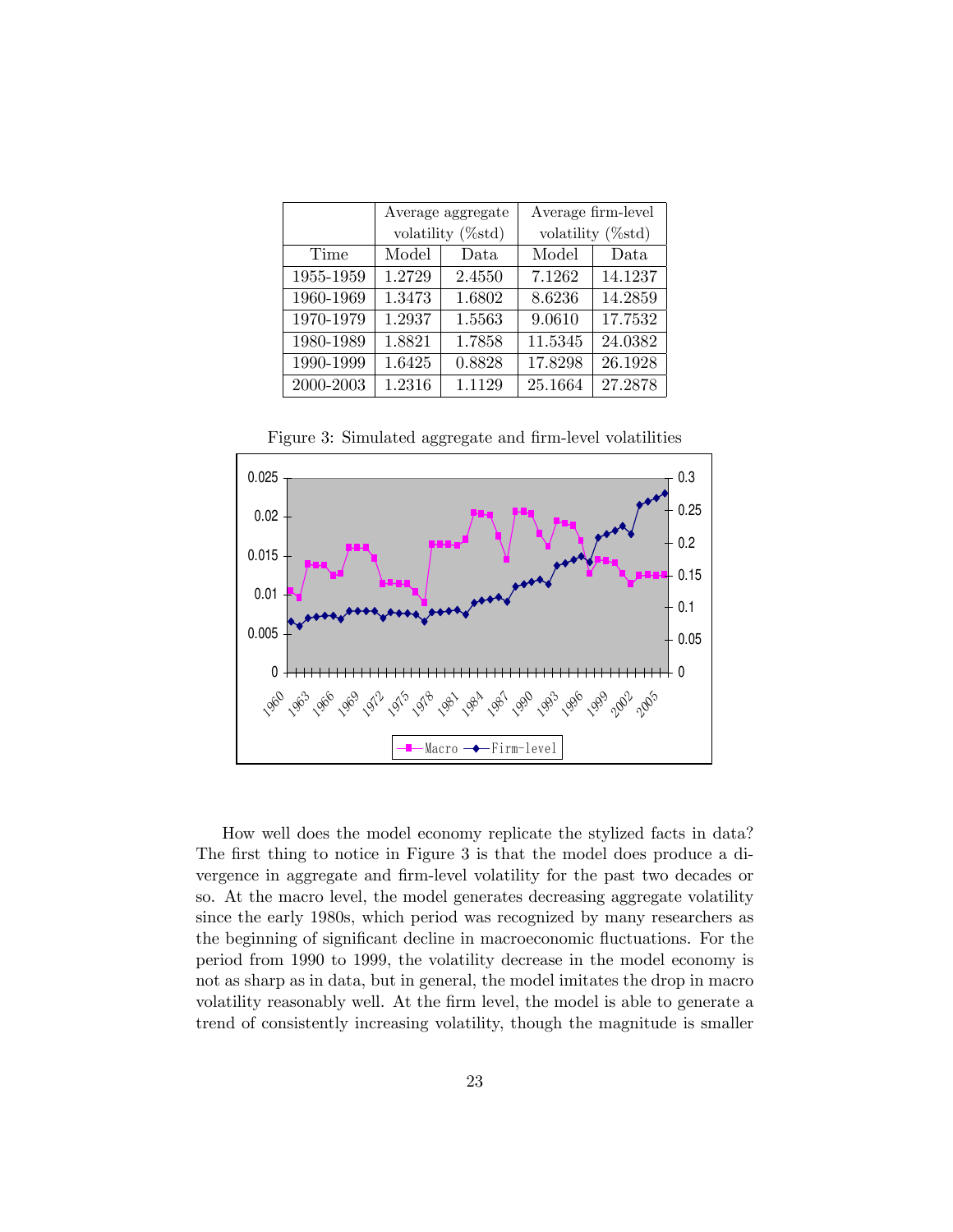than in empirical data. The level of firm volatility that the model can produce has a lot to do with the choice of standard deviation for idiosyncratic shocks, which we basically have no reliable information on. I will discuss this relationship in the sensitivity analysis section later.

For the period before 1980s, the simulation did not do very well. The model produces much lower macro volatilities for the 50s and 60s than is seen in data. At the firm level, the simulated volatility is also lower than data, though the model does produce a mildly rising volatility trend for this period, which is consistent with the data.

To sum up, the model successfully captures the divergence in macro and firm-level volatility since the 1980s, in both qualitative and quantitative sense. But the model is not able to generate high macro volatility for earlier periods.

Turning to business cycle properties of other key variables, Table 10 reports the average standard deviation, correlation with output and 1st order auto-corelation coefficient for consumption, aggregate investments and hours worked. For consumption and hours, the results are broadly in line with stylized business cycle facts, except that the autocorrelation coefficients for both variables are higher than in real data. The part that deviates most from reality is the volatility of investment. The model produces large swings for investments in both K and O. Especially, the volatility of  $I^k$  is much higher than in the data. In addition,  $I^k$  and  $I^o$  are negatively correlated with output, which is obviously counterfactual. There are two reasons why the model doesnít generate realistic investment volatility at the aggregate level. First, in the calibration, I changed  $\gamma$  multiple times and also the corresponding steady states. The "jumps" between steady states are mostly accomplished by relatively abrupt changes in investments. In periods of transition between steady states, the output level would temporarily decrease because of unexpected change in the production function, while at the same time, investment is going up because of higher intangible capitals' share. This feature of the model largely contributes to the negative correlations between output and investments, and the large swings in investment. In fact, when I carried out the same simulation, but without any increase in  $\gamma$ , the correlation between Y and  $I^k$  increases to 0.41 and that between Y and  $I^o$  to  $0.82$ , while standard deviations of investments decrease significantly. Second, unlike the standard business cycle model where there are only aggregate productivity shocks, the model generates n+1 i.i.d. shocks every period, n of which are investment speciÖc shocks to individual Örms. This induces larger volatility at the firm level, and increases aggregate investment volatility as well. Both volatilities decrease with the choice of n. For example,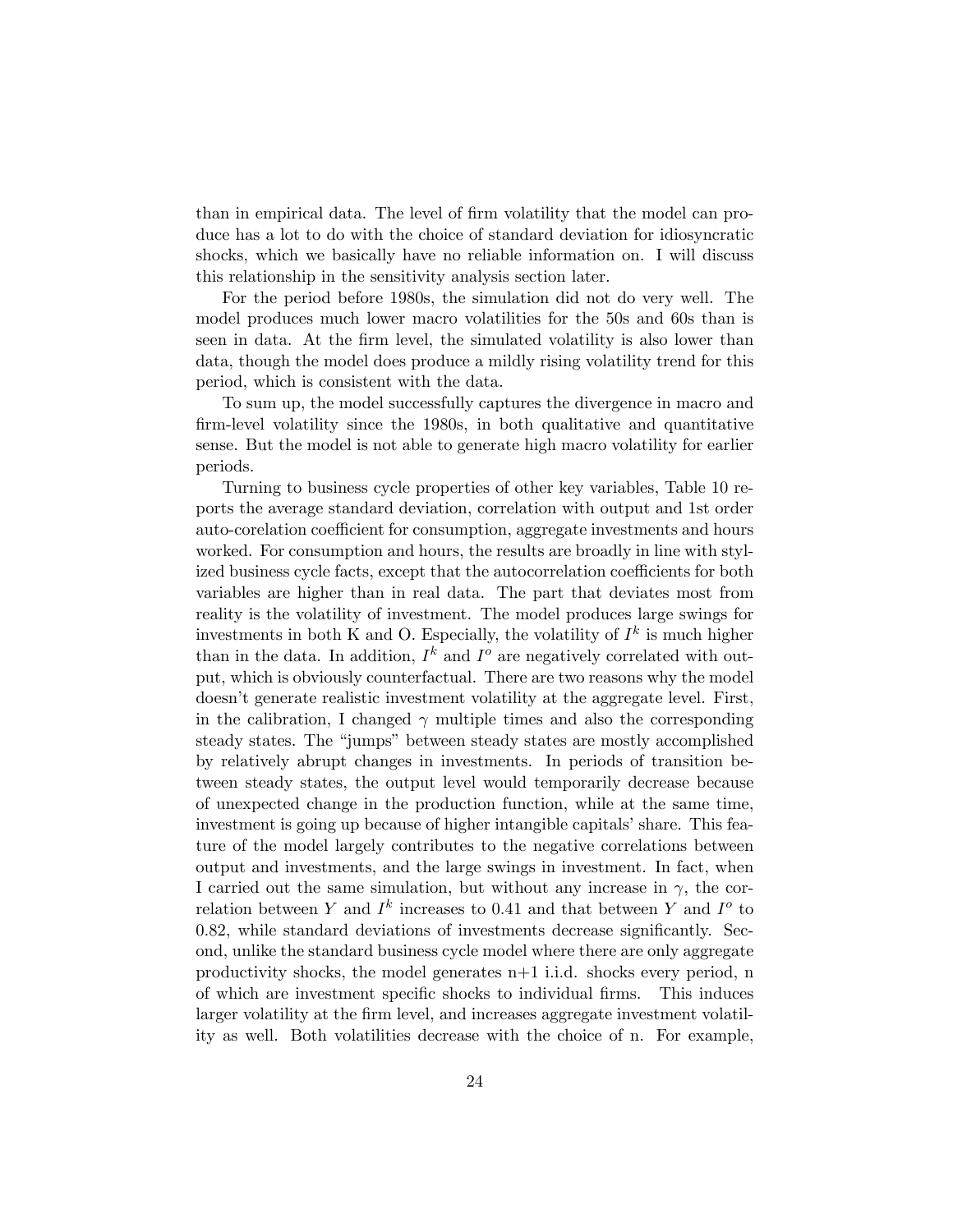when I ran the simulation with n=2, the standard deviations of  $I^k$  and  $I^o$ decreased to 12.5 and 13.46 respectively, while correlations between Y and investments increased remarkably; but at the same time, the divergence between firm-level and aggregate output volatilities disappeared. In section 7, I will present an alternative version of the model with additional restrictions on investments, which makes aggregate investment less volatile, yet at the cost of reduced firm-level volatilities.

| Variables   | %std (std across) | Correlation | 1st order       |
|-------------|-------------------|-------------|-----------------|
|             | simulations)      | with output | autocorrelation |
| Output      | 1.72(0.086)       | 1.00        | 0.95            |
| Consumption | 1.36(0.023)       | 0.52        | 0.86            |
| Тk          | 321.54(59.603)    | $-0.25$     | 0.59            |
| TO          | 15.58(0.547)      | $-0.45$     | 0.95            |
| Hours       | 1.40(0.078)       | 0.90        | 0.96            |

Table 11: Business cycle properties of the simulated economy

## 6 Sensitivity Analysis

In the baseline calibration, the share of organization capital in the production function is inferred from parameter values and empirical estimations of  $I^k/I^o$  investment ratios. Therefore, the values of  $\gamma$ , steady states and policy functions are highly dependent upon assumptions about relevant parameters. In this section, I adopted alternative assumptions for physical capital's share  $\alpha$ , organization capital's depreciation rate  $\varphi$ , standard deviation of idiosyncratic shocks  $\sigma_{\eta}$ , and simulated the model for the respective scenarios.

Table 12: Sensitivity analysis—alternative values of  $\alpha$ 

|           | Aggregate Volatility |              | Firm-level Volatility |                |                |                 |
|-----------|----------------------|--------------|-----------------------|----------------|----------------|-----------------|
|           | $\alpha=0.2$         | $\alpha=0.3$ | $\alpha = 0.45$       | $\alpha = 0.2$ | $\alpha = 0.3$ | $\alpha = 0.45$ |
| 1955-1959 | 1.2492               | 1.3462       | 0.6622                | 5.3576         | 4.3895         | 9.2729          |
| 1960-1969 | 1.5482               | 1.0771       | 0.7171                | 6.0324         | 4.9731         | 10.8682         |
| 1970-1979 | 1.7968               | 1.2575       | 1.1698                | 6.5189         | 5.2664         | 11.8300         |
| 1980-1989 | 3.4898               | 2.4938       | 1.7972                | 8.4908         | 6.7111         | 15.3040         |
| 1990-1999 | 3.3714               | 2.4516       | 1.7557                | 11.8223        | 9.5216         | 25.5043         |
| 2000-2003 | 2.6557               | 1.7738       | 1.7319                | 14.7713        | 11.9644        | 36.7032         |

Table 12 reports the average rolling standard deviations by decade at both macro and firm level for alternative choices of  $\alpha$  (the steady states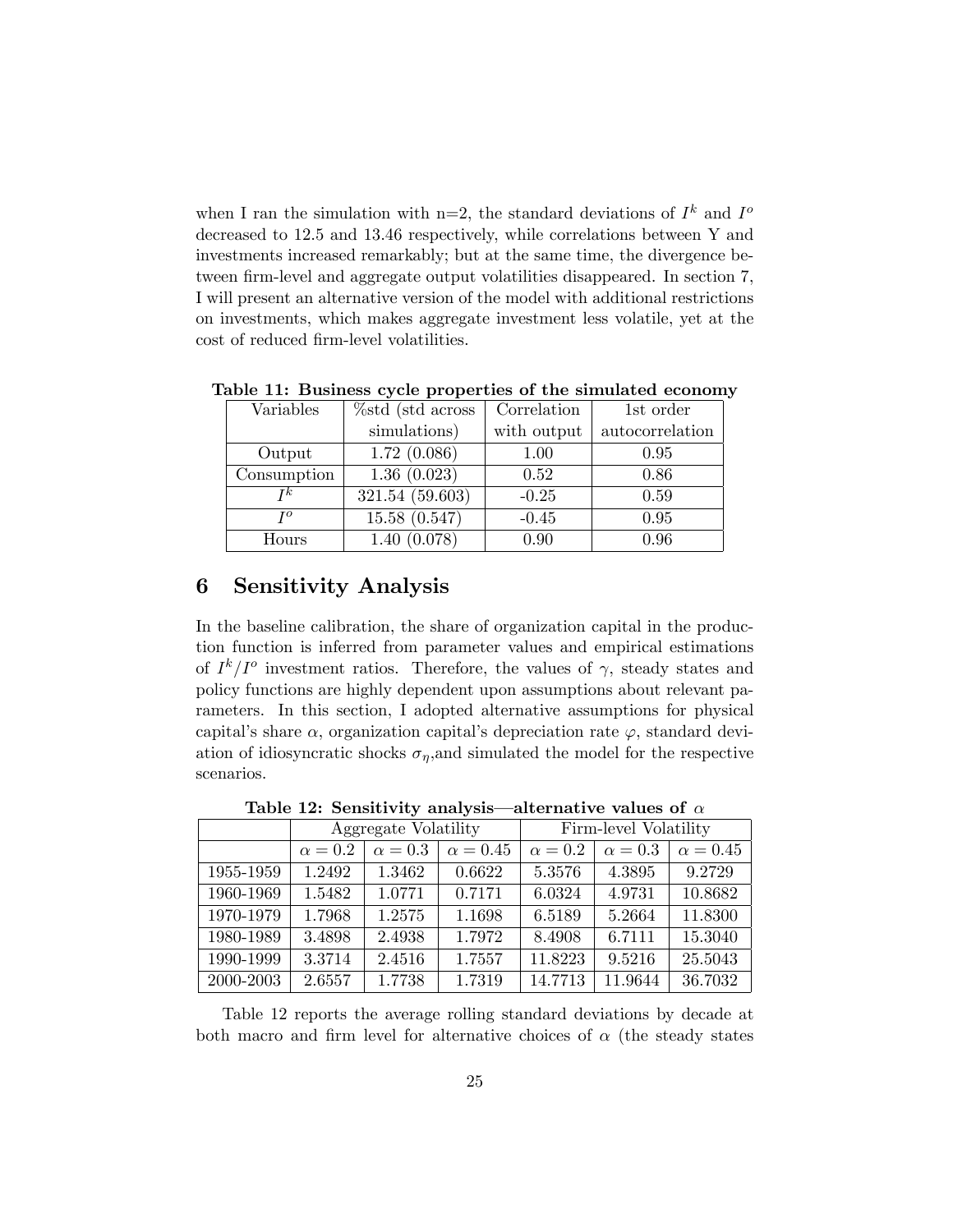and time series of  $\gamma$  are adjusted accordingly). The starting value 0.2 is from Atkeson & Kehoe  $(2005)$ 's estimation of physical capital's share in the output of US manufacturing sector. The result shows that no matter what the choice of  $\alpha$  is, the model generates decreasing macro volatility since the 1980s and consistently rising firm-level volatility.

| $\texttt{1} \texttt{1} \texttt{2} \texttt{3} \texttt{5} \texttt{6} \texttt{1} \texttt{2} \texttt{1} \texttt{3} \texttt{1} \texttt{5} \texttt{1} \texttt{7} \texttt{1} \texttt{8} \texttt{1} \texttt{1} \texttt{1} \texttt{1} \texttt{1} \texttt{1} \texttt{1} \texttt{1} \texttt{1} \texttt{1} \texttt{1} \texttt{1} \texttt{1} \texttt{1} \texttt{1} \texttt{1} \texttt{1} \texttt{1} \texttt{1} \texttt{1} \texttt{$ |                      |                  |                  |                       |                  |                  |
|------------------------------------------------------------------------------------------------------------------------------------------------------------------------------------------------------------------------------------------------------------------------------------------------------------------------------------------------------------------------------------------------------------------------|----------------------|------------------|------------------|-----------------------|------------------|------------------|
|                                                                                                                                                                                                                                                                                                                                                                                                                        | Aggregate Volatility |                  |                  | Firm-level Volatility |                  |                  |
|                                                                                                                                                                                                                                                                                                                                                                                                                        | $\varphi = 0.25$     | $\varphi = 0.45$ | $\varphi = 0.65$ | $\varphi = 0.25$      | $\varphi = 0.45$ | $\varphi = 0.65$ |
| 1955-1959                                                                                                                                                                                                                                                                                                                                                                                                              | 1.0615               | 1.1741           | 1.1167           | 8.6189                | 7.3765           | 6.8377           |
| 1960-1969                                                                                                                                                                                                                                                                                                                                                                                                              | 0.6945               | 1.2292           | 1.0010           | 10.5576               | 8.7617           | 7.8534           |
| 1970-1979                                                                                                                                                                                                                                                                                                                                                                                                              | 1.2277               | 1.3117           | 1.1490           | 11.3991               | 9.3464           | 8.3238           |
| 1980-1989                                                                                                                                                                                                                                                                                                                                                                                                              | 1.3810               | 1.7435           | 2.3050           | 14.6057               | 12.0093          | 10.9464          |
| 1990-1999                                                                                                                                                                                                                                                                                                                                                                                                              | 1.4611               | 1.5259           | 1.7846           | 22.6387               | 18.2716          | 16.6941          |
| 2000-2003                                                                                                                                                                                                                                                                                                                                                                                                              | 2.6658               | 1.2015           | 1.1644           | 31.5412               | 25.9397          | 22.1945          |

Table 13: Sensitivity analysis—alternative values of  $\varnothing$ 

Table 13 presents the volatility statistics across different assumptions for the depreciation rate of organization capital. At the firm level, regardless of Oís depreciation rate, Örm volatilities all increase through time. But at the macro level, the result is fairly sensitive to the choice of  $\varphi$ . Higher depreciation rates generate a more salient pattern of volatility decline in the past two decades, while a small  $\varphi$  (0.25) fails to produce any decrease in macro volatility.

|           | Aggregate Volatility    |                         | Firm-level Volatility |                         |                         |                         |
|-----------|-------------------------|-------------------------|-----------------------|-------------------------|-------------------------|-------------------------|
|           | $\sigma_{\eta} = 0.006$ | $\sigma_{\eta} = 0.008$ | $\sigma_n = 0.009$    | $\sigma_{\eta} = 0.006$ | $\sigma_{\eta} = 0.008$ | $\sigma_{\eta} = 0.009$ |
| 1955-1959 | 1.2535                  | 1.2241                  | 1.0903                | 6.2247                  | 8.0162                  | 9.0585                  |
| 1960-1969 | 1.3798                  | 1.4909                  | 1.2911                | 7.5398                  | 9.8231                  | 11.2579                 |
| 1970-1979 | 1.2399                  | 1.4224                  | 1.5003                | 7.9424                  | 10.4785                 | 11.9206                 |
| 1980-1989 | 2.0367                  | 1.8185                  | 1.8987                | 10.0408                 | 13.2423                 | 14.6813                 |
| 1990-1999 | 1.8128                  | 1.5576                  | 1.2919                | 15.9221                 | 19.5503                 | 22.6511                 |
| 2000-2003 | 1.5543                  | 1.2940                  | 1.9666                | 21.1994                 | 28.0999                 | 31.8900                 |

Table 14: Sensitivity analysis—alternative values of  $\sigma_{\eta}$ 

Finally, Table 14 lists the volatility results with changes in the standard deviation of idiosyncratic shocks. Quite intuitively, a smaller  $\sigma_{\eta}$  produces less volatile firms— firm-level standard deviations increase with  $\sigma_{\eta}$ . But at the macro level, the effect of change in  $\sigma_{\eta}$  is less obvious, especially for earlier years, when  $\gamma$  is small and the aggregate impact of organizationspecific shocks very limited.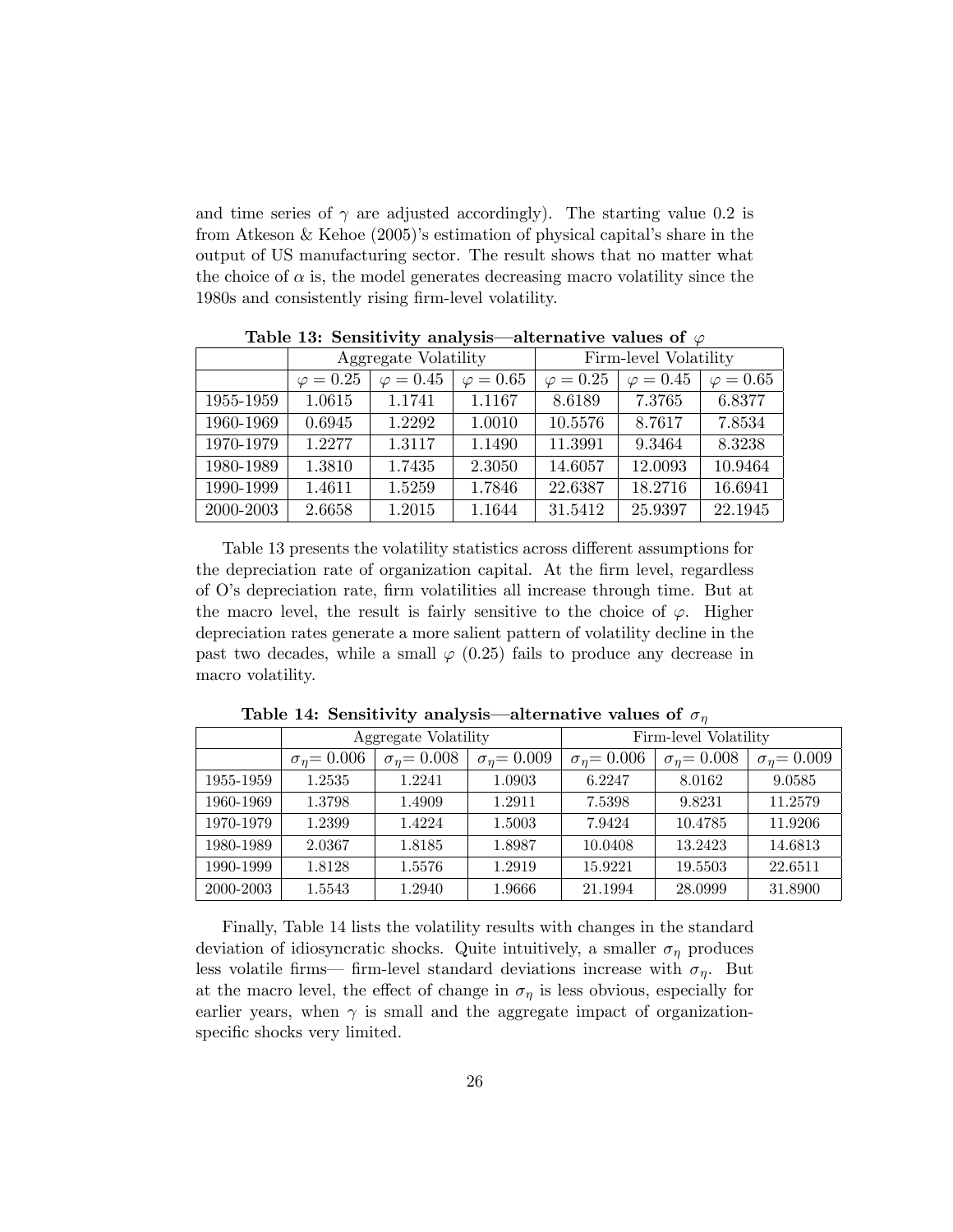Overall, the sensitivity analyses indicate that the volatility divergence generated by changes in organization capitalís share in the production function is fairly robust to alternative parameter choices. A fall in macro volatility since the 1980s and continuously rising Örm volatility are present across most of the alternative scenarios. But quantitatively, how well the model actually matches data is sensitive to some parameter choices.

## 7 Model with Capital Adjustment Cost

As shown in section 5, a shortcoming of the model is that the business cycle properties of aggregate investments are not very realistic. In this section, I introduce adjustment costs in the capital accumulation process to improve the model characteristics of aggregate investments.

The basic setup is the same as in section 4, except the capital accumulation rule, which is changed to the following:

$$
K_{i,t+1} - p_k \ln(K_{i,t+1} - (1 - \delta) K_{i,t}) = (1 - \delta_k) K_{i,t} + I_{i,t}^k
$$
  

$$
O_{i,t+1} - p_o \ln(O_{i,t+1} - (1 - \varphi) O_{i,t}) = (1 - \delta_o) O_{i,t} + B_{i,t} I_{i,t}^o
$$

where  $p_k$  and  $p_o$  are two small positive numbers.

Since the adjustment cost function  $-p_x \ln(X_{i,t+1} - (1 - \delta) X_{i,t})$  converges to  $-\infty$  when  $[X_{i,t+1} - (1 - \delta) X_{i,t}] \rightarrow 0$ , the term creates a large cost when the new investments in K and O for any firm approach zero, and thus assures that in the solution to the optimization problem, every firm receives positive investments of both capitals in any given period. On the other hand, when a firm's optimal investments are well above zero, the existence of adjustment cost terms will not significantly change the result compared to the original model, as long as  $p_k$  and  $p_o$  are kept very small.

The Lagrangian for the social planner's problem now takes the following form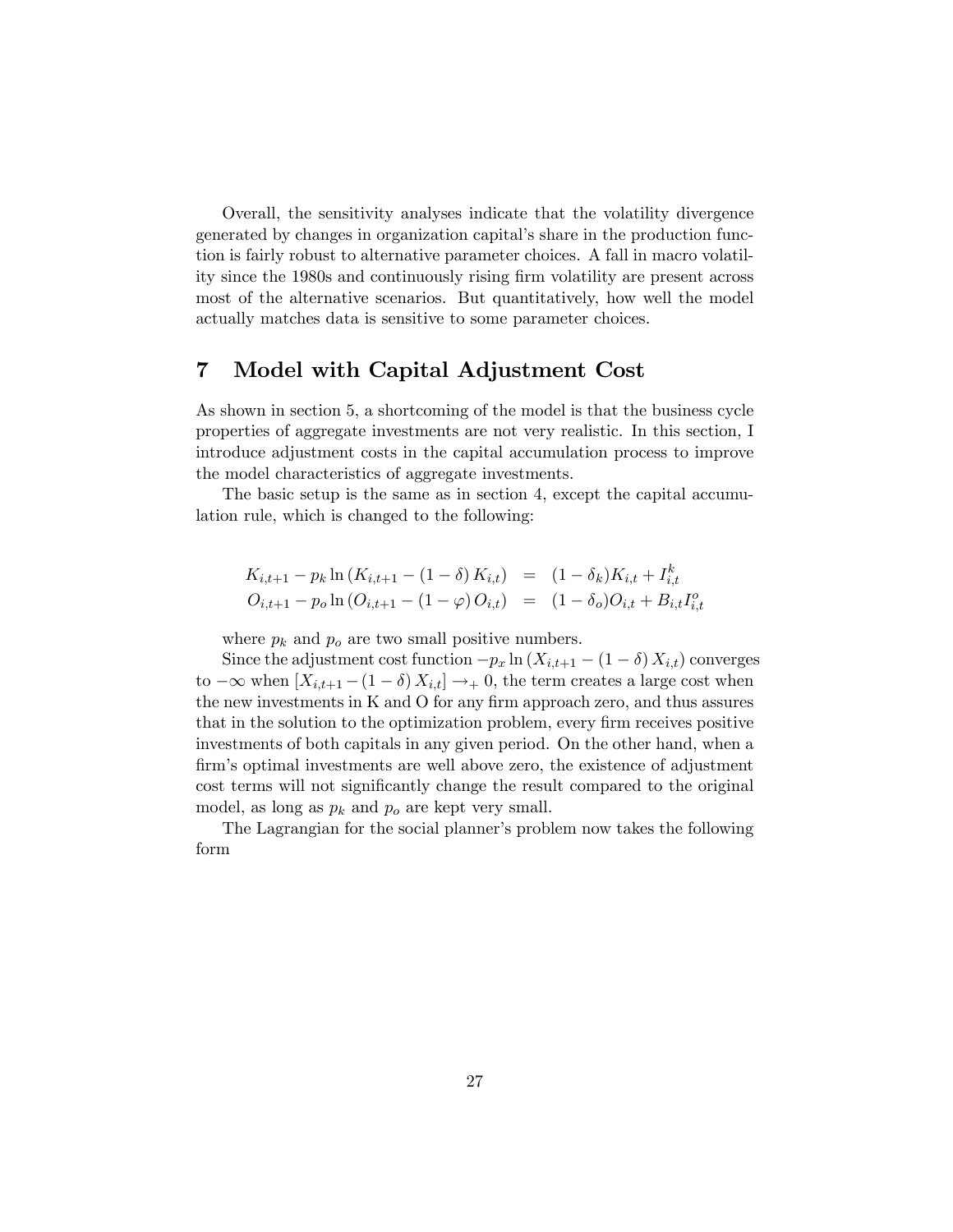$$
\mathcal{L} = \max_{\{C_{t}, [K_{i,t+1}, O_{i,t+1}]_{i=1}^{n}, [L_{i,t}]_{i=1}^{n}\}_{t=0}^{\infty}} E_{0} \{ \sum_{t=0}^{\infty} \beta^{t} [\ln(C_{t}) + \theta \frac{(1 - L_{t})^{1 - \mu}}{1 - \mu} + \lambda_{t} [\sum_{i=1}^{n} K_{i,t}^{\alpha_{t}} O_{i,t}^{\gamma_{t}} (A_{t} L_{i,t})^{1 - \alpha_{t} - \gamma_{t}} + \sum_{i=1}^{n} (1 - \delta) K_{i,t} + \sum_{i=1}^{n} (1 - \varphi) O_{i,t} + \sum_{i=1}^{n} p_{k} \ln(K_{i,t+1} - (1 - \delta) K_{i,t}) + \sum_{i=1}^{n} p_{o} \ln(O_{i,t+1} - (1 - \varphi) O_{i,t}) - C_{t} - \sum_{i=1}^{n} K_{i,t+1} - \sum_{i=1}^{n} \frac{O_{i,t+1}}{B_{i,t}} + \varsigma_{t} (L_{t} - \sum_{i=1}^{n} L_{i,t}) ] \}
$$

It is clear that if  $p_x=0$ , we go back to the original solution. In the following simulation exercise, I set  $p_k = p_o = 0.000002$ . Other parameters are the same as in section 5. Table 15 presents the cyclical behaviors of the model economy after adding adjustment cost. Compared with the baseline model, one improvement is that, though still higher than empirical observation, the volatility of aggregate investment in K is much lower than in the original model. Besides, the correlation between  $I^k$  and Y is now positive, though lower than the data.

Table 15: Business cycle properties of model economy with adjustment cost

| Variables   | $%$ std (std across | Correlation | 1st order       |
|-------------|---------------------|-------------|-----------------|
|             | simulations)        | with output | autocorrelation |
| Output      | 1.64(0.040)         | 1.00        | 0.95            |
| Consumption | 1.33(0.021)         | 0.49        | 0.91            |
| Тk          | 52.82 (20.194)      | 0.28        | 0.96            |
| TO          | 13.28(0.289)        | $-0.46$     | 0.87            |
| Hours       | 1.32(0.032)         | 0.89        | 0.96            |

The improvements in investment characteristics are not without cost. Table 16 and figure 4 report the output volatility trends of the model with adjustment costs. Although the aggregate volatility is at the same range as before, the Örm level volatility turns out to be much lower, due to the fact that the additional restriction on firm's investment curbed the degree of variations among firms. But qualitatively, the model is still able to generate the divergence in macro and firm-level volatility from the 1980s onward.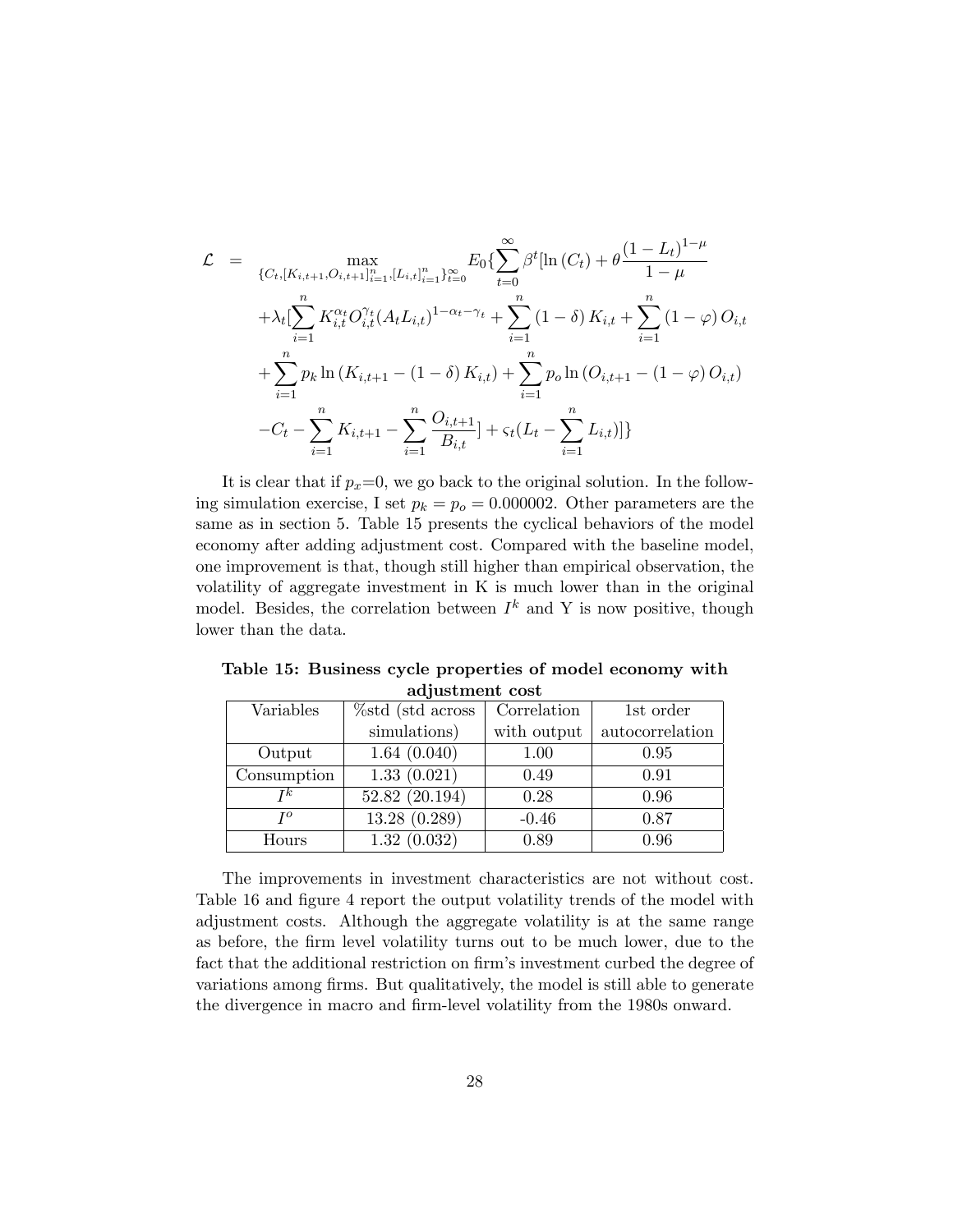

Figure 4: Volatility trends of model economy with adjustment costs

Table 16: Average rolling standard deviations of outputs

|           |                              | Average aggregate | Average firm-level           |         |  |
|-----------|------------------------------|-------------------|------------------------------|---------|--|
|           | volatility $(\% \text{std})$ |                   | volatility $(\% \text{std})$ |         |  |
| Time      | Model                        | Data              | Model                        | Data    |  |
| 1955-1959 | 1.3541                       | 2.4550            | 4.0141                       | 14.1237 |  |
| 1960-1969 | 1.2829                       | 1.6802            | 4.7188                       | 14.2859 |  |
| 1970-1979 | 1.1977                       | 1.5563            | 5.0884                       | 17.7532 |  |
| 1980-1989 | 1.7510                       | 1.7858            | 6.2470                       | 24.0382 |  |
| 1990-1999 | 1.6664                       | 0.8828            | 9.1524                       | 26.1928 |  |
| 2000-2003 | 1.0871                       | 1.1129            | 12.0947                      | 27.2878 |  |

## 8 Conclusion

The aggregate output volatility of US economy has declined significantly since the early 1980s, but at the same time, firm performance has become more volatile. The latter fact contradicts many explanations of the "Great Moderation" that imply a direct transfer between macro and firm-level volatilities. This paper provides a theory to reconcile the two phenomena from the perspective of structural change in production activities.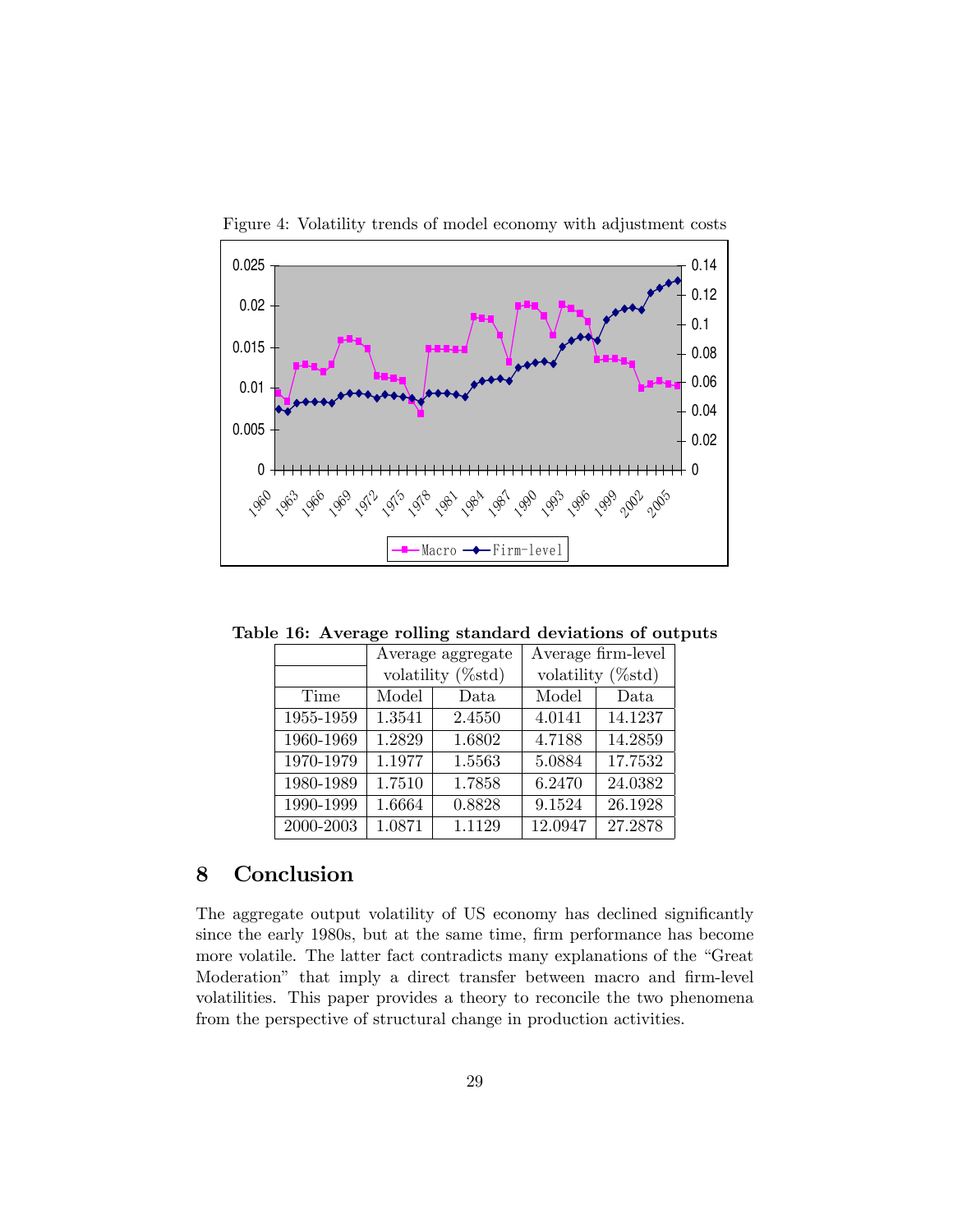I argued that organization capital investment is a key factor causing the volatility divergence. During roughly the same period as the great moderation, business sector's organization capital, or firm-specific intangible capital, has been increasing rapidly. Such organizational investment is an important source of idiosyncratic risks, while at the same time it makes a firm less susceptible to general market risks. When firms in the economy invest more in organization capital, the impact of firm-specific risk factor becomes larger and that of general risk factor smaller. The former causes firm-level volatility to increase; the latter, through lowering the positive comovements among Örms, reduces aggregate volatility. In this sense, the decline in macro volatility during the past two decades should rather be called the "Great Dissolution".

Using firms' SG&A expenditure as an approximation for organization capital investment, I looked at how a firm's sales volatility, the impact of general risks, and a firm's performance correlation with other firms are affected by its organization capital intensity, compared to the influence of other production inputs. The results show that Örmsí volatility increases with more investment in organization capital. Meanwhile, organizational investment decreases general shocks' impact and a firm's comovement with others. The result generally supports my hypotheses about the relationship between organizational investment and firms' risk characteristics.

I constructed a general equilibrium model featuring organization capital investment. In the model, a firm is subject to two shocks, a global technology shock that affects all firms alike, and an idiosyncratic productivity shock that is specific to a firm's organization capital accumulation process. With reasonable parameter choices, the model is able to generate volatility divergence during the past two decades and quantitatively match the sales volatility data at both macro and firm level. The simulation result before the 1980s was much less satisfactory, suggesting that organization capital playing a signiÖcant role in the production process is a relatively recent phenomenon.

To sum up, the paper shows that organization capital investment provides a constructive perspective in solving the diverging volatility puzzle. The empirical evidence presented in the paper is still preliminary. To extend the current investigation, further empirical analysis at different levels of aggregation, e.g., at sector and industry level, can be very helpful.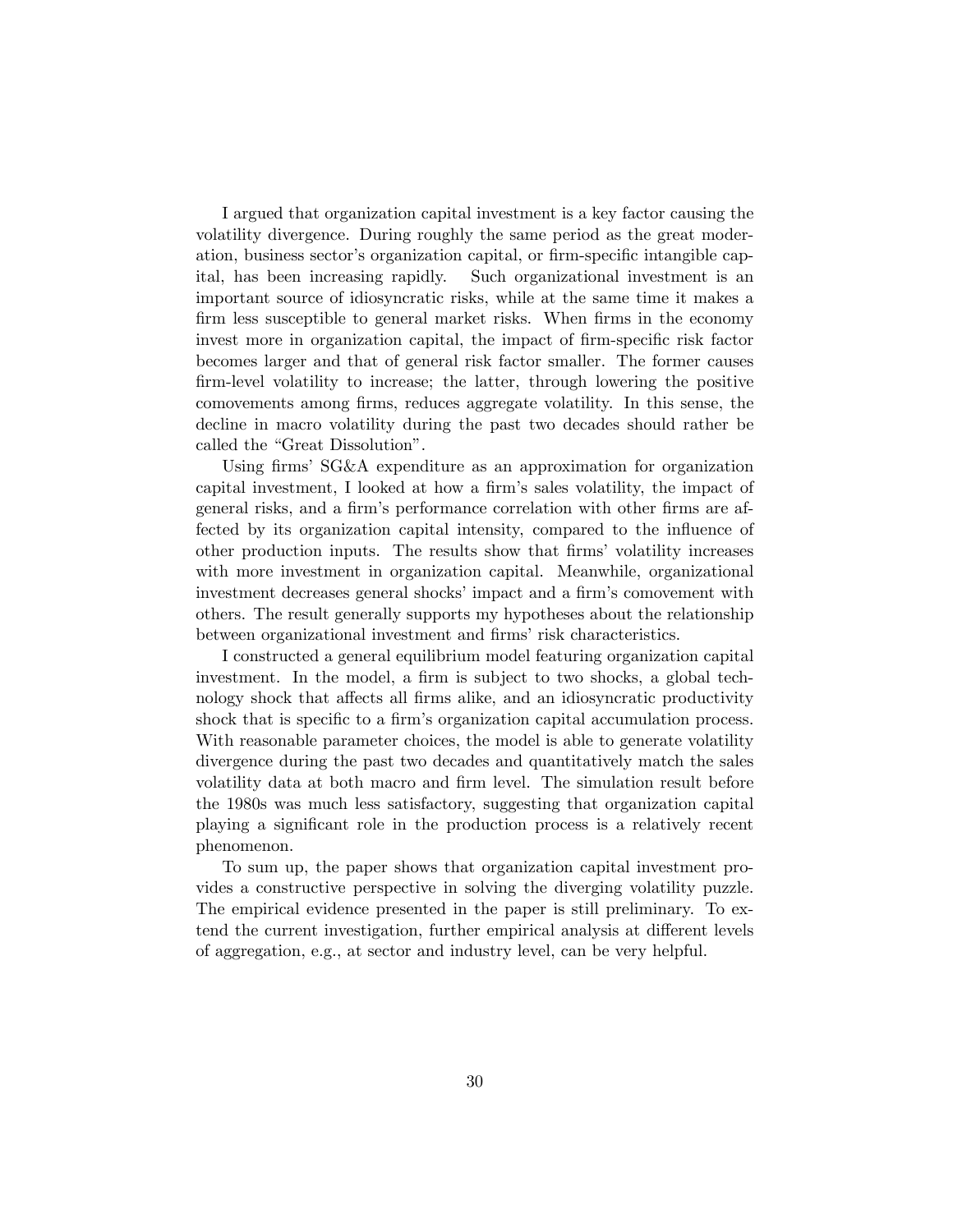## A Solution Method

In this section, I explain the solution method of the model.

The first order conditions of the planner's problem  $are^{10}$ :

$$
\frac{1}{C_t} = \lambda_t
$$
\n
$$
\theta(1 - \sum_{j=1}^n L_{j,t})^{-\mu} = \lambda_t (1 - \alpha - \gamma) K_{i,t}^{\alpha} O_{i,t}^{\gamma} A_t^{1 - \alpha - \gamma} L_{i,t}^{-\alpha - \gamma}
$$
\n
$$
\lambda_t = \beta E\{\lambda_{t+1} [\alpha K_{i,t}^{\alpha - 1} O_{i,t}^{\gamma} (A_t L_{i,t})^{1 - \alpha - \gamma} + (1 - \delta)]\}
$$
\n
$$
\frac{\lambda_t}{B_{i,t}} = \beta E\{\lambda_{t+1} [\gamma K_{i,t}^{\alpha - 1} O_{i,t}^{\gamma - 1} (A_t L_{i,t})^{1 - \alpha - \gamma} + \frac{(1 - \varphi)}{B_{i,t+1}}]\}.
$$

The steady state equations are:

 $10$  By taking first order conditions, an interior solution is already assumed. Why can we rule out corner solution? In other words, is it possible that in some periods, certain firms get zero investment because they are hit by low shocks? The answer is no. The reason is as follows. Assume all firms start with the same amount of capitals K and O, but firm A has higher organizational investment-specific shock for the next period. Suppose the social planner chooses to concentrate all the new O investment in firm A and starve other firms, obviously all the new K investment has to be made in firm  $A$ , too, otherwise too much  $O$ makes the marginal productivity of  $O$  in firm A go down so much that it can hardly be optimal. Now think of what happens to other Örms. They get zero new investment, but are still in business with the left-over K and O from last period. But K and O have very different depreciation rates. Specifically, in the model, I assume depreciation for K around 5% per year, but for O about 50%. So in the next period, the marginal productivity of O in other firms would be much higher than in firm A, if they don't receive any new O investment. The situation can be improved if social planner had chosen to invest some O in these low-shock Örms, which means that the investment schedule I assumed in the beginning cannot be optimal. The key thing here is a much higher depreciation rate for O than for K. And this assumption is by no means unrealistic.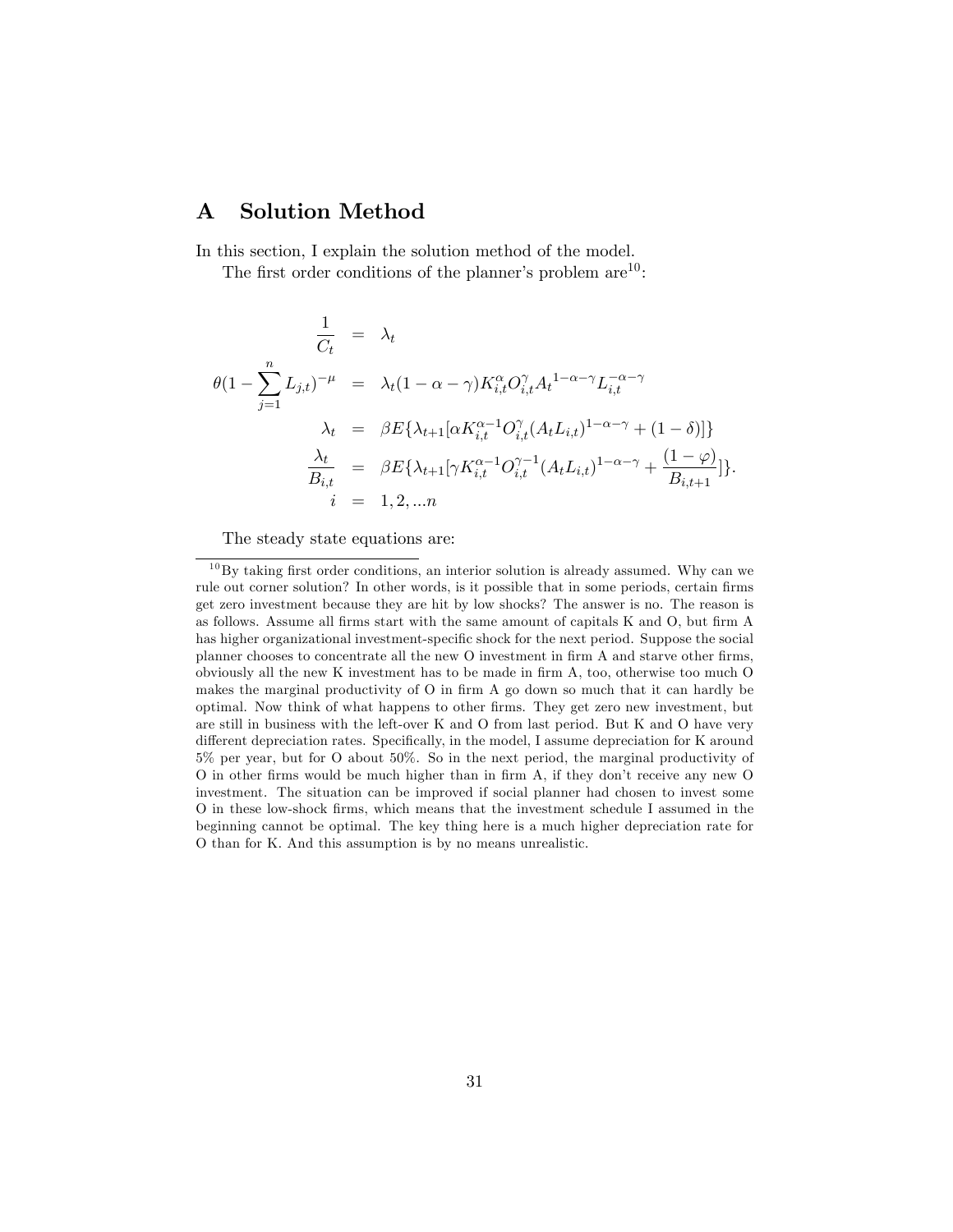$$
\theta(1 - \sum_{j=1}^{n} L_j)^{-\mu} = \frac{1}{C} (1 - \alpha - \gamma) K_i^{\alpha} O_i^{\gamma} L_i^{-\alpha - \gamma}
$$

$$
\frac{1}{\beta} = \alpha K_i^{\alpha - 1} O_i^{\gamma} L_i^{1 - \alpha - \gamma} + (1 - \delta)
$$

$$
\frac{1}{\beta} = \gamma K_i^{\alpha} O_i^{\gamma - 1} L_i^{1 - \alpha - \gamma} + (1 - \varphi)
$$

$$
C + \delta \sum_{j=1}^{n} K_j + \varphi \sum_{j=1}^{n} O_j = \sum_{j=1}^{n} K_j^{\alpha} O_j^{\gamma} L_j^{1 - \alpha - \gamma}
$$

$$
A = 1; B = 1.
$$

Let

$$
R_{i,t}^{k} = \alpha K_{i,t}^{\alpha-1} O_{i,t}^{\gamma} (A_t L_{i,t})^{1-\alpha-\gamma} + (1-\delta)
$$
  

$$
R_{i,t}^o = \gamma K_{i,t}^{\alpha-1} O_{i,t}^{\gamma-1} (A_t L_{i,t})^{1-\alpha-\gamma} + \frac{(1-\varphi)}{B_{i,t}}
$$

And let lower case letters denote log-deviations of variables from the steady state. Log-linearizing the Örst order conditions and constraints around the steady state:

$$
r_{i,t+1}^k = \frac{\alpha K^{\alpha-1} O^\gamma L^{1-\alpha-\gamma}}{R^k} [(\alpha-1)k_{i,t+1} + \gamma o_{i,t+1} + (1-\alpha-\gamma)l_{i,t+1} + (1-\alpha-\gamma)l_{i,t+1} + (1-\alpha-\gamma)a_{t+1}]
$$
  

$$
r_{i,t+1}^o = \frac{\gamma K^\alpha O^{\gamma-1} L^{1-\alpha-\gamma}}{R^o} [\alpha k_{i,t+1} + (\gamma-1) o_{i,t+1} + (1-\alpha-\gamma)l_{i,t+1} + (1-\alpha-\gamma)l_{i,t+1} + (1-\alpha-\gamma)a_{t+1}] - (1-\varphi)b_{i,t+1}
$$

$$
-c_t = \nu_t
$$
  
\n
$$
\mu \frac{L}{1 - nL} l_{i,t} = \nu_t + \alpha k_{i,t} + \gamma o_{i,t} + (-\alpha - \gamma) l_{i,t} + (1 - a - \gamma) a_t
$$
  
\n
$$
\nu_t = E_t(\nu_{t+1} + r_{i,t+1}^k)
$$
  
\n
$$
\nu_t - b_{i,t} = E_t(\nu_{t+1} + r_{i,t+1}^o)
$$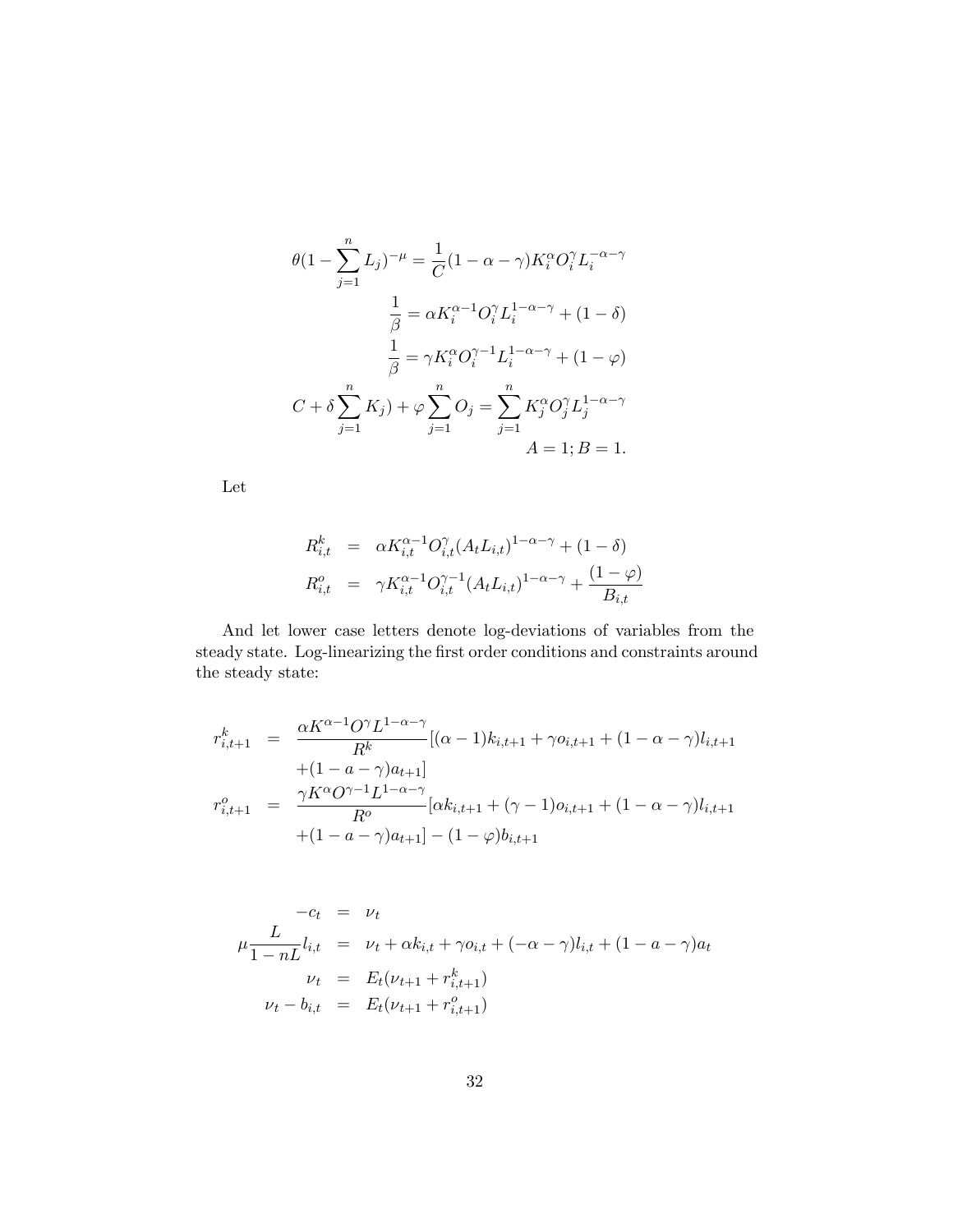$$
Cc_t + K \sum_{j=1}^n k_{j,t+1} + O \sum_{j=1}^n o_{j,t+1}
$$
  
= 
$$
[\alpha K^{\alpha-1}O^{\gamma}L^{1-\alpha-\gamma} + (1-\delta)K] \sum_{j=1}^n k_{j,t} + [\gamma K^{\alpha}O^{\gamma-1}L^{1-\alpha-\gamma} + (1-\varphi)O] \sum_{j=1}^n o_{j,t} + nK^{\alpha}O^{\gamma}L^{1-\alpha-\gamma}(1-\alpha-\gamma)a_t
$$
  
+
$$
K^{\alpha}O^{\gamma}L^{1-\alpha-\gamma}(1-\alpha-\gamma)\sum_{j=1}^n l_{j,t} + \varphi O \sum_{j=1}^n b_{j,t}
$$

Exogenous shock processes take the form:

$$
a_{t+1} = \rho_a a_t + \varepsilon_{t+1}, \quad \varepsilon_{t+1} \tilde{\phantom{a}} \text{iid } N(0, \sigma_{\varepsilon}^2)
$$

$$
b_{i,t+1} = \rho_b b_{i,t} + \eta_{i,t+1}, \ i = 1, 2, \dots n, \ \eta_{i,t+1} \tilde{\phantom{a}} \text{iid } N(0, \sigma_\eta^2)
$$

I then solved for the equilibrium law of motion using Schur factorization method proposed by King & Watson (2002).

## References

- [1] Atkeson, A., Kehoe, P.: Modeling and measuring organization capital. Journal of Political Economy, vol. 113, no. 5, 1026-1053 (2005)
- [2] Atkeson, A., Kehoe, P.: Modeling the transition to a new economy: lessons from two technological revolutions. Research Department Staff Report 296, Federal Reserve Bank of Minneapolis (2006)
- [3] Bashein, B.J., Markus, M.L., and Riley, P. "business reengineering: preconditions for BPR success, and how to prevent failure." Information systems management, 11(2), 7-13 (1994)
- [4] Blair, M. M. ed.: Unseen wealth : report of the Brookings Task Force on intangibles. Washington, DC: Brookings Institution Press (2001)
- [5] Blanchard, O., Simon, J.: The long and large decline in US output volatility. Brookings Papers on Economic Activity 1, 135-164 (2001)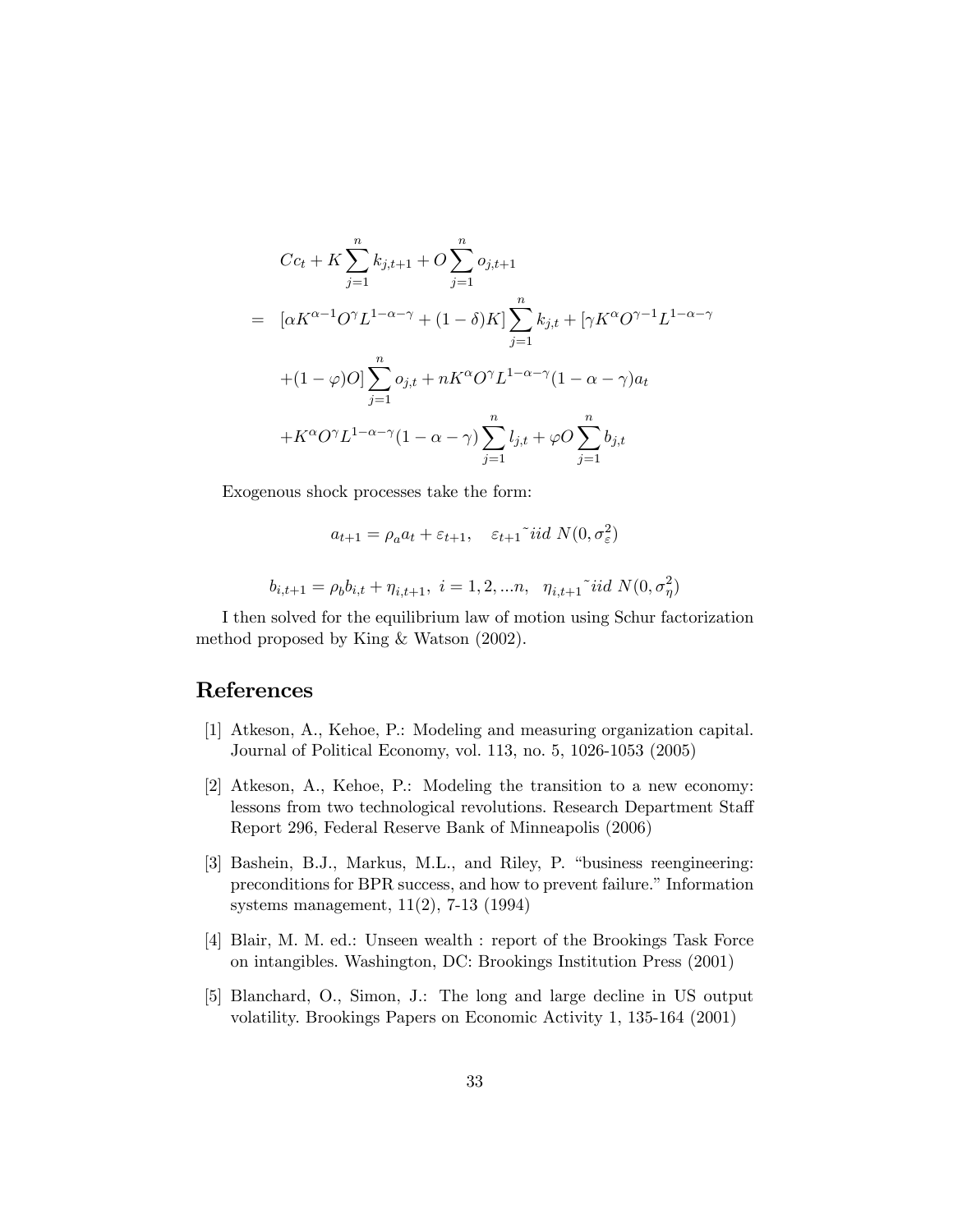- [6] Brynjolfsson, E.: Information assets, technology, and organization. Management Science, vol. 40, No. 12, 1645-1662 (1994)
- [7] Brynjolfsson, E., Hitt, E.L., Yang, S.: Intangible assets: computers and organizational capital. Brookings Papers on Economic Activity, 1, 137-198 (2002)
- [8] Buch, C., Döpke, J., Stahn, K.: Great moderation at the firm level? Unconditional versus conditional output volatility. Deutsche Bundesbank Discussion Paper Series 1 (2008)
- [9] Campell, J., lettau, M., Malkiel, B., Xu, Y.: Have individual stocks become more volatile? An empirical exploration of idiosyncratic risk. Journal of Finance, vol. LVI, No.1 (2001)
- [10] Chun, H., Kim, J., Morck, R., Yeung, B.: Creative destruction and firmspecific performance heterogeneity. NBER Working Paper No. 13011 (2007)
- [11] Clarida, R., Gali, J., Gertler, M.: Monetary policy rules and macroeconomic stability: evidence and some theory. Quarterly Journal of Economics, 115, 147-180 (2000)
- [12] Comin, D., Mulani, S.: A theory of growth and volatility at the aggregate and firm level. NBER Working Paper No. 11503 (2006)
- [13] Comin, D., Philippon, T.: The rise in Örm-level volatility: causes and consequences. NBER Working Paper No. 11388 (2005)
- [14] Comin, D., Mulani, S.: Diverging trends in aggregate and firm volatility. The Review of Economics and Statistics, 88(2), 374-383 (2006)
- [15] Cooley, T.F. and Prescott, E.C.: Economic growth and business cycle. In: Cooley, T.F. (ed): Frontiers of Business Cycle Research. Princeton: Princeton University Press (1995)
- [16] Corrado, C., Hulten, C., Sichel, D.: Measuring capital and technology: an expanded framework. In Measuring Capital in the New Economy, C. Corrado, J. Haltiwanger, D. Sichel, eds., Studies in Income and Wealth, vol. 65. Chicago: The University of Chicago Press (2005)
- [17] Corrado, C., Hulten, C.R., Sichel, D.E.: Intangible capital and economic growth. Finance and Economics discussion series 2006-24, the Federal Reserve Board (2006)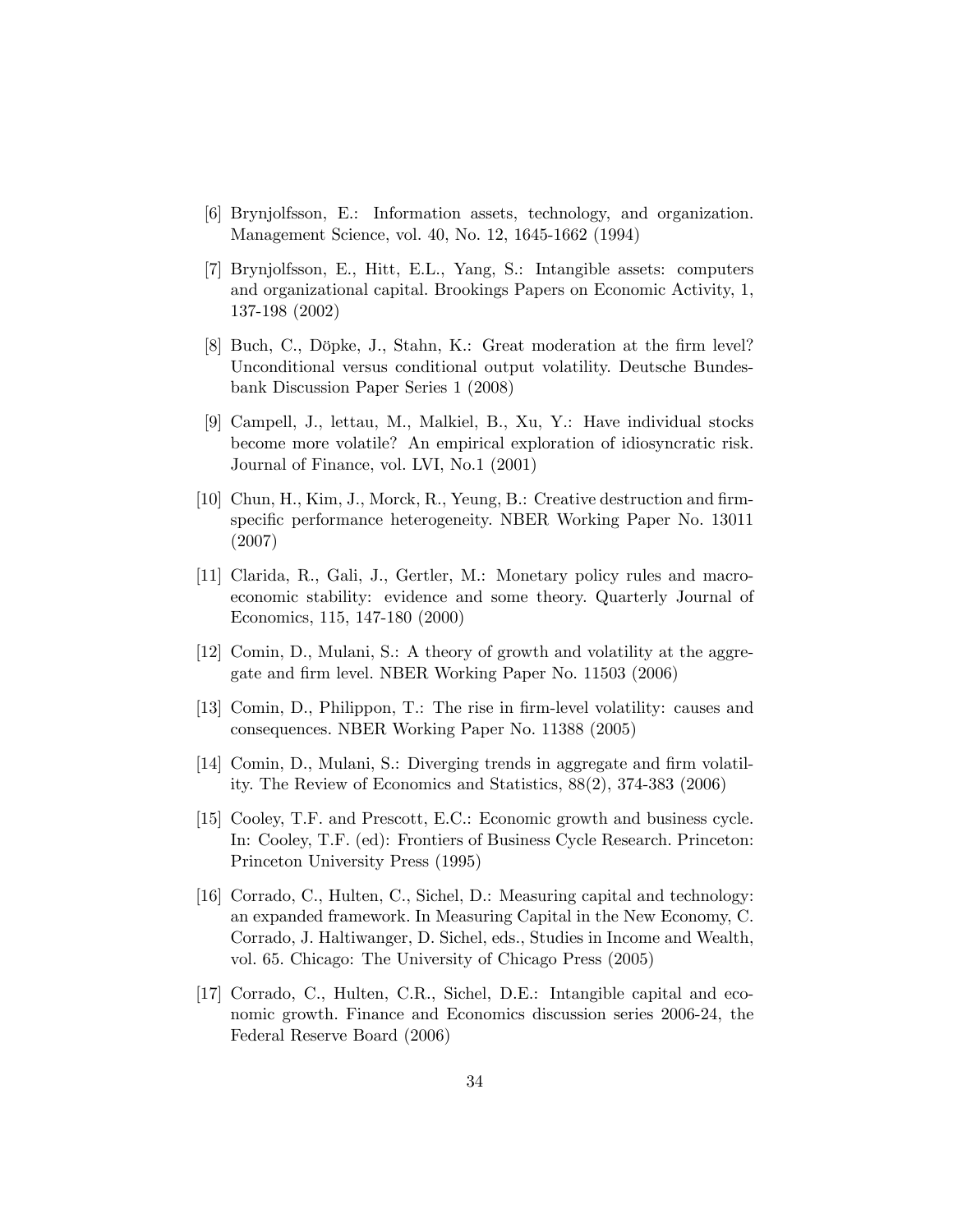- [18] Danthine, J.P. and Jin, X.: Intangible Capital, corporate valuation and asset pricing. Economic Theory 32, 157-177 (2007)
- [19] Davis, S.J, Kahn, J.A.: Interpreting the great moderation: changes in the volatility of economic activity at the macro and micro levels. NBER Working Paper No. 14048 (2008)
- [20] Davis, S.J., Haltiwanger, J., Jarmin, R., Miranda, J.: Volatility and dispersion in business growth rates: publicly traded versus privately held firms. NBER Working Paper No. 12354 (2006)
- [21] Dynan, K., Elmendorf, D. W., Sichel, D. E.: Can financial innovation help explain the reduced volatility of economic activity. Journal of Monetary Economics 53, 123-150 (2006)
- [22] Dynan, K., Elmendorf, D. W., Sichel, D. E.: The evolution of household income volatility. The Brookings institution (2008)
- [23] Greenwood, J., Hercowitz, Z., Krusell, P.: Long-run implications of investment-specific technological change. The American Economic Review, vol. 87, no. 3, 342-362 (1997)
- [24] Hall, R.E.: Struggling to understand the stock market. The American Economic Review Papers and Proceedings 91, 1-11 (2001a)
- [25] Hall, R.E.: The stock market and capital accumulation. American Economic Review 91, 1185-1202 (2001b)
- [26] Jovanovic, B., Rousseau, P.L.: Vintage organization capital. NBER Working Paper No. 8166 (2001)
- [27] Kahn, J.A., McConnell, M., Perez-Quiros, G.: On the causes of the increased stability of the US economy. Federal Reserve Bank of New York , Economic Policy Review, 8, 183-202 (2002)
- [28] Kemerer, C. F., Sosa, G. L.: Systems development risks in strategic information systems. Information and Software Technology, Vol. 33, 3 (1991)
- [29] Lev, B.: Intangibles: Management, Measurement, and Reporting. Washington, DC: Brookings Institution (2001)
- [30] McConnell, M., Perez-Quiros, G.: Output flucturations in the United States: what has changed since the early 1980s? American Economic Review 90, 1464-1476 (2000)